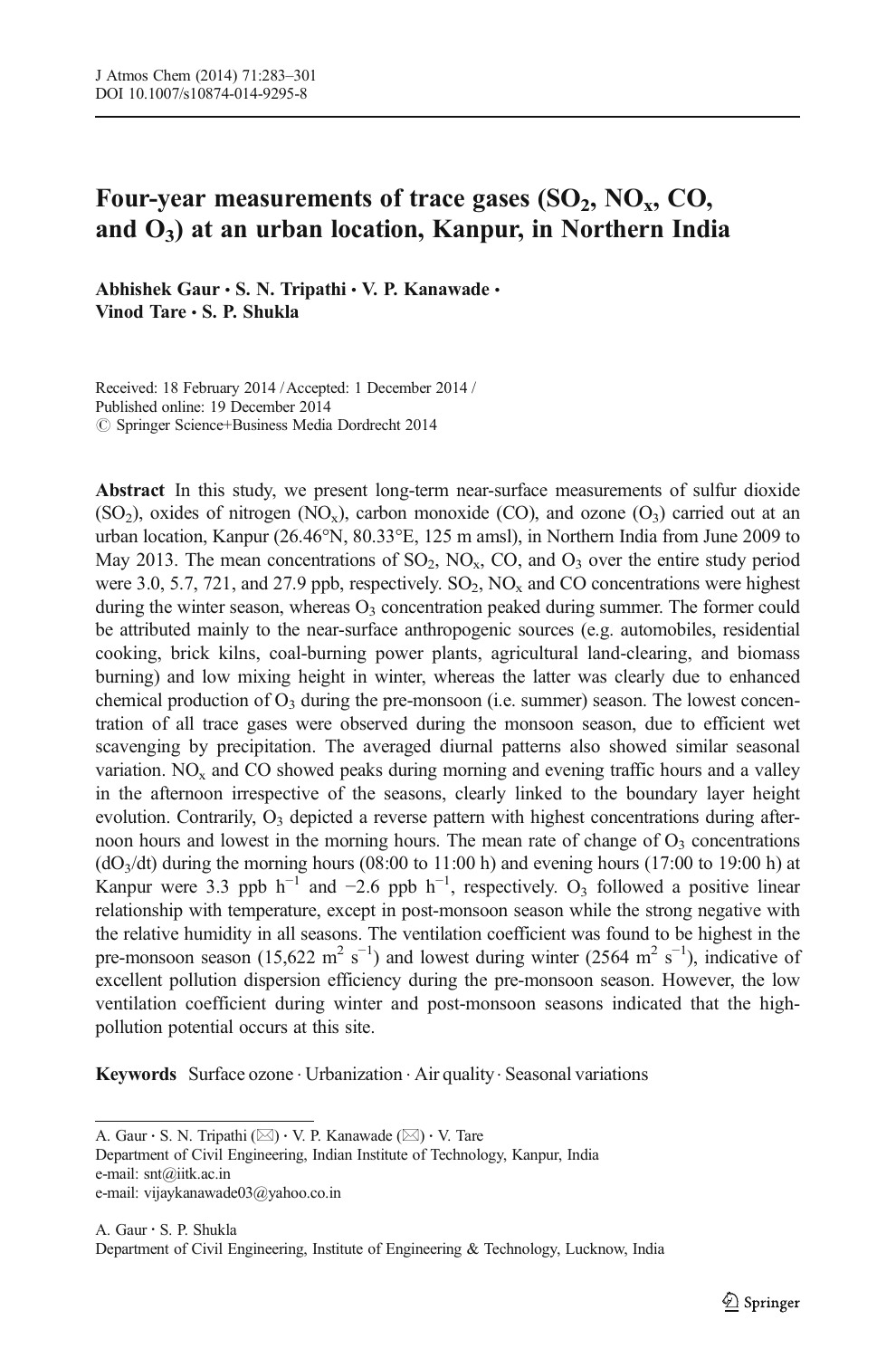# 1 Introduction

There is an increasing awareness in both the science and policy communities to the climate change, and predicted global warming due to changes in the atmospheric abundance of both the greenhouse and trace gases that alter the energy balance of the climate system (Houghton et al. [1992](#page-15-0)). For example, the radiative forcing for the tropospheric ozone  $(O_3)$  changes due to emission of  $O_3$  precursors (e.g. oxides of nitrogen,  $NO_x$  and carbon monoxide, CO) is of the order of +0.25 to+0.65 W m<sup>-2</sup> (with a mean value of +0.35 W m<sup>-2</sup>) (Solomon et al. [2007\)](#page-17-0).

Air pollution in urban areas is of serious concern in recent times, particularly for developing countries such as China and India, and it may further extend from local to global scale (Mage et al. [1996](#page-16-0); Cohen [2006;](#page-14-0) Fenger [2009;](#page-14-0) Fang et al. [2009](#page-14-0)). Atmospheric trace gases are one of the challenging environmental issues in urban and industrial areas (Wang and Hao [2012](#page-17-0)). Amongst, nitrogen dioxide  $(NO_2)$  and sulfur dioxide  $(SO_2)$  has the second and third highest exceedance rate in India, respectively, after particulate matter less than 10  $\mu$ m (PM<sub>10</sub>), as per the National Ambient Air Quality Monitoring Program (NAAQMP) (CPCB [2012](#page-14-0)). The expansion of industrialization and increasing population have inevitably resulted in an increased fossil- and bio-fuels combustion, prominent energy demand and higher agricultural land cultivation which caused enormous emission of pollutants into the atmosphere (Tie et al. [2009](#page-17-0); Sharma et al. [2014\)](#page-17-0); Combustion is one of the principal processes which emit trace gases and aerosols into the atmosphere (Khare [2012](#page-15-0); Andreae and Merlet [2001\)](#page-14-0), including several noxious pollutants such as  $SO_2$ ,  $CO$ ,  $NO_x$ , volatile organic compounds (VOCs), metal oxides, and particulate matter. Various meteorological parameters may also influence urban air pollution (Akpinar et al. [2008\)](#page-14-0). For example, the ventilation coefficient, which is a product of mixing layer height and wind speed, can be considered as one of the factors determining pollution potential over a region (Goyal and Chalapati Rao [2007\)](#page-15-0). While water vapor enhances the removal rate of free radical production, particularly in  $low-NO<sub>x</sub>$  environments (Walcek and Yuan [1995\)](#page-17-0), the linear relationship between temperature and  $O<sub>3</sub>$  leads to higher  $O<sub>3</sub>$  concentrations, with heat accelerating the chemical reactions in the atmosphere (Jacob et al. [1993a](#page-15-0)). However, the studies regarding meteorological influence on urban air pollution over Indian subcontinent are currently limited.

Tropospheric  $O_3$  has two main sources, namely stratosphere intrusion affecting surface  $O_3$ (Hocking et al. [2007;](#page-15-0) Lefohn et al. [2011](#page-15-0)) and in-situ production via photochemical oxidation of carbon-link compounds (i.e. CO, CH<sub>4</sub> and VOCs), in the presence of NO<sub>x</sub> (Chameides and Walker [1973;](#page-14-0) Zhang et al. [2008\)](#page-18-0). The net tropospheric  $O_3$  production is a small difference  $(\sim 10\%)$  between the two very large fluxes of  $O<sub>3</sub>$  production and destruction (Zahn and Brenninkmeijer [2003\)](#page-18-0). Tropospheric  $O_3$  is considered as a greenhouse gas as it absorbs radiation at 9.6 μm wavelength emitted from earth's surface (Akimoto [2003\)](#page-14-0) and has a detrimental effect on human health and ecosystem productivity (Cooper et al. [2010](#page-14-0)). The residence time-scale of  $O_3$  varies from season to season and with altitudes between a few days at the surface to a few weeks in the free troposphere (Finlayson-Pitts et al. [1986\)](#page-14-0). The previous review report indicated that the  $O_3$  concentration is rising with the rate of 0.5–2 % per year over the Northern Hemisphere due to the increased anthropogenic activities (Vingarzan [2004](#page-17-0)).

 $NO<sub>x</sub>$  plays a major role in the oxidizing capacity of the lower atmosphere by its effect on the partitioning, formation and loss of free radical species (OH,  $HO_2$  and  $RO_2$ ) (Stroud et al. [2003](#page-17-0); Sun et al. [2011;](#page-17-0) Mavroidis and Ilia [2012\)](#page-16-0). The lifetime of  $NO<sub>x</sub>$  can vary with the photochemical environment, but is typically on the order of hours to a day (Seinfeld and Pandis [1998\)](#page-17-0) which further oxidizes into  $HNO<sub>3</sub>$  and peroxyacetyl nitrate (PAN) (Sun et al. [2011\)](#page-17-0). NO<sub>x</sub> and  $SO<sub>2</sub>$  can further affect the environment by acid rain and corrosions (Finlayson-Pitts et al. [1986](#page-14-0)). CO also plays an important role in controlling the oxidizing capacity of the troposphere,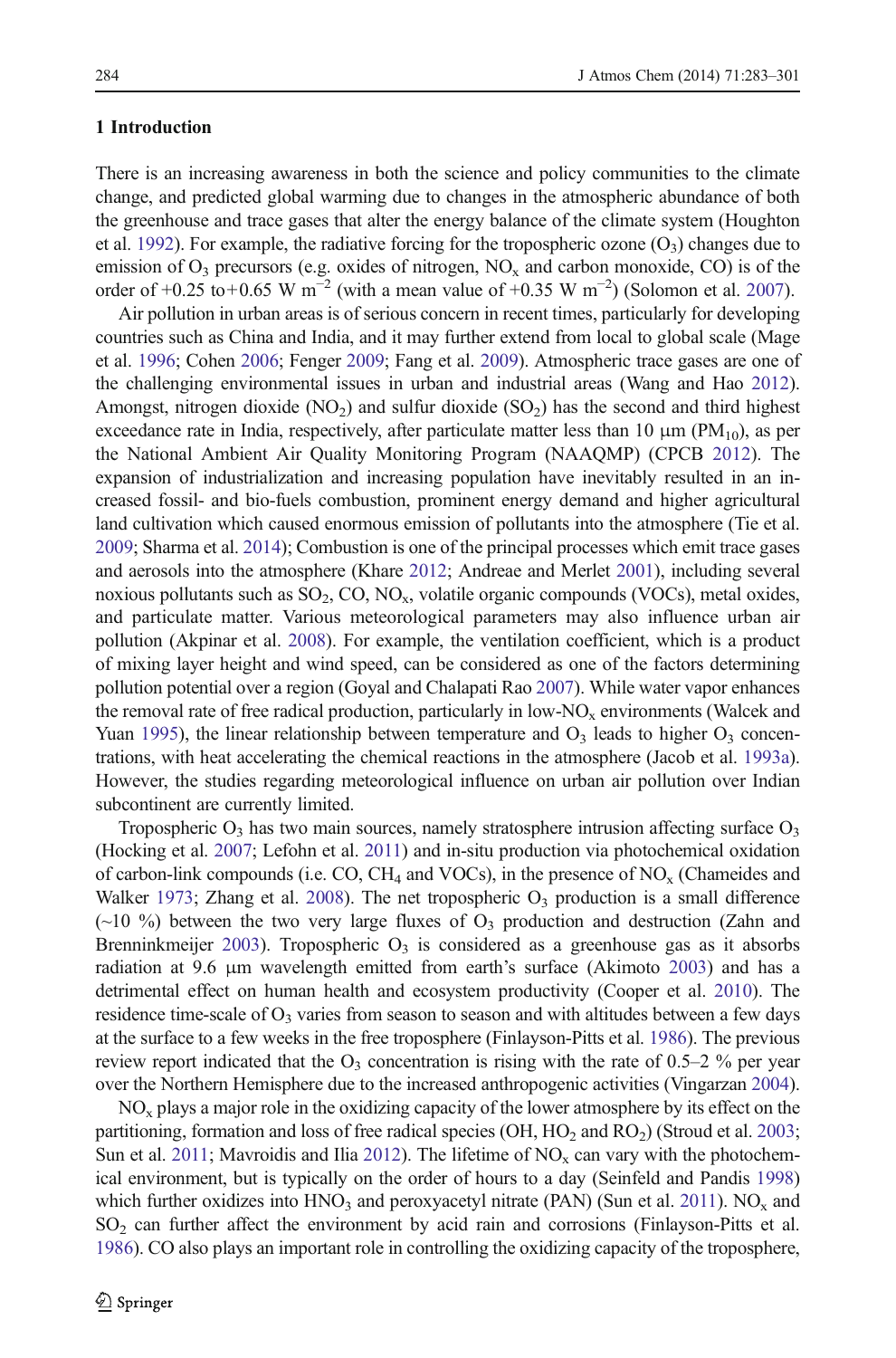by acting as a sink for a larger fraction of reactive hydroxyl (OH) radicals available in the lower atmosphere (Wayne [1991](#page-18-0)). The major sources of CO are emission from fossil- and biofuel combustion, biomass burning, and oxidation of methane  $(CH<sub>4</sub>)$  and non-methane hydrocarbon (NMHC) (Logan et al. [1981](#page-15-0); Crutzen and Andreae [1990\)](#page-14-0). With its relatively longer lifetime of about 2 to 3 months, it can be used as a good tracer for long-range transport of pollutants (Jaffe et al. [2004](#page-15-0); Jacob et al. [2003](#page-15-0)) and to identify the influence of anthropogenic emissions on the tropospheric  $O_3$  (Chin et al. [1994;](#page-14-0) Suthawaree et al. [2008\)](#page-17-0). Previous studies have inferred that the effectiveness of OH is sensitive to perturbations by widespread air pollution (Montzka et al. [2011](#page-16-0); Lelieveld et al. [2004;](#page-15-0) Monks [2005](#page-16-0)). As a result, air pollution has become one of the serious environmental problems of the century which has severe health consequences as well as societal economic and climate impacts.

Trace gases observations caught the attention of scientists in India in the beginning of 1990's. Indian Space Research Organization-Geosphere Biosphere Programme (ISRO-GBP) took an initiative to increase the awareness and the understanding of atmospheric trace gases; their chemistry, transport pathways and modeling over the Indian subcontinent. To date, there exist several long-term studies based on near surface in-situ observations over Indian subcon-tinent (Table [1\)](#page-3-0), but most studies reported  $O_3$  data alone and, to the best of our knowledge, none of them reported  $SO_2$ . The use of space-borne measurements (Ghude et al. [2011b](#page-15-0); Ghude et al. [2011a;](#page-15-0) Kar et al. [2010;](#page-15-0) Ghude et al. [2008](#page-15-0); Lu et al. [2013](#page-16-0); Kalita and Bhuyan [2011\)](#page-15-0) and modeling results (Roy et al. [2008](#page-17-0); Michael et al. [2014](#page-16-0); Kumar et al. [2012\)](#page-15-0) is also documented over Indian subcontinent. As a part of the ISRO-GBP project, the continuous measurement of trace gases  $(SO_2, NO_x, CO \text{ and } O_3)$  were started at the Indian Institute of Technology Kanpur from June 2009 which is apparently the first-ever effort to record a long-term dataset of four simultaneous trace gases over this region. Here, our goal is to examine the temporal variations of these trace gases, relationship among them, and the role of meteorological variables.

## 2 Site description and general meteorology

The trace gas monitoring station was established inside the Indian Institute of Technology Kanpur campus (26.46°N, 80.33°E and 125 m amsl) in 2009. The trace gas analyzers are installed on the top of an existing over-head water tank of 25 m height from the ground level (Fig. [1](#page-4-0)). The Grand-Trunk (G-T) road, with a moderately heavy traffic, is located about 600 m to the east of the monitoring station. Kanpur city is  $\sim$  16 km to the southeast and mostly in the downwind side of the station. Vehicular emissions, biomass burning (mostly in winter followed by early pre-monsoon for agricultural land-cleaning), residential cooking, and a thermal power plant are thought to be major sources of air pollution in this region (Tripathi et al. [2006](#page-17-0); Dey and Tripathi [2007\)](#page-14-0) . Kanpur is located in one of the biggest industrial hubs in Northern India, and a large number of coal-burning thermal power plants are clustered along this region. This site is also surrounded by vast agricultural fields. This region experiences four dominant seasons each year: winter (December-February), pre-monsoon (March-May), monsoon (June-August), and post-monsoon (September-November) (Singh et al. [2004\)](#page-17-0). During the winter season, significant parts of northern India experiences western disturbances (a series of alternate low- and high-pressure areas), which move from west to east, leading to sudden winter rain accompanied by intense fog and haze events over this region (Pasricha et al. [2003](#page-16-0)). Kanpur gets an average rainfall of about 790 millimeters from the southwest monsoon winds. In the post-monsoon season, the weather is somewhat drier and is a transition period between wet and dry conditions. The shift of the monsoon winds to the west-northwest brings polluted air masses to the measurement site after September. During the winter season prevailing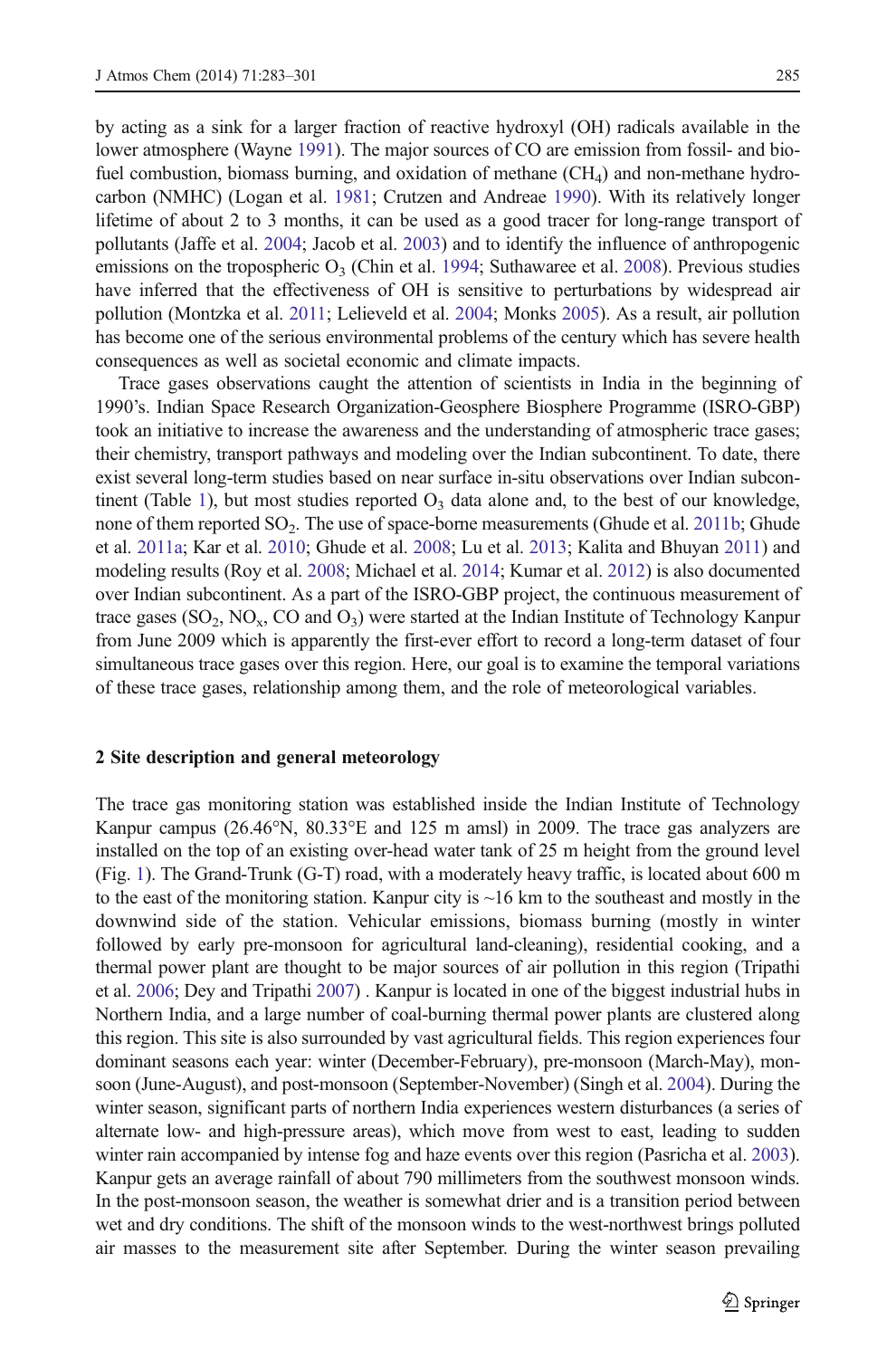<span id="page-3-0"></span>

|            |             |                   |               | Table 1 Comparison of trace gases concentrations at our site to that of other locations in India, where at least 1 year of continuous measurements are available |                                       |               |                                       |                      |                          |
|------------|-------------|-------------------|---------------|------------------------------------------------------------------------------------------------------------------------------------------------------------------|---------------------------------------|---------------|---------------------------------------|----------------------|--------------------------|
| Location   | Lat. [deg.] | [deg.]<br>$L$ on. | Site type     | Period [mm/year]                                                                                                                                                 | Concentration                         |               |                                       |                      | Reference                |
|            |             |                   |               |                                                                                                                                                                  | $SO2$ [ppb]                           | $NOx$ [ppb]   | CO [ppb]                              | $O_3$ $[\text{ppb}]$ |                          |
| Kanpur     | 26.46       | 80.33             | Urban         | 06/2009-05/2013                                                                                                                                                  | $3.0 + 3.1$                           | $5.7 + 4.5$   | $721 + 403$                           | $27.9 + 17.8$        | This study               |
| Agra       | 27.18       | $78.02$           | Urban         | 01/2002-12/2002                                                                                                                                                  | $\begin{array}{c} \hline \end{array}$ |               | $\begin{array}{c} \end{array}$        | 21.0                 | (Satsangi et al. 2004)   |
| Varanasi   | 25.28       | 82.96             | Urban         | 11/2002-05/2006                                                                                                                                                  | I                                     |               | $\overline{\phantom{a}}$              | 41.5                 | (Tiwari et al. 2008)     |
| New Delhi  | 28.61       | 77.23             | Urban         | 01/2000-12/2009                                                                                                                                                  | $\overline{\phantom{a}}$              |               | $2940 \pm 1729$                       | $31 + 19.7$          | (Chelani 2012)           |
| Pune       | 18.53       | 73.86             | Urban         | 01/2001-12/2005                                                                                                                                                  | I                                     | 9.6           | $\begin{array}{c} \hline \end{array}$ | $30.1 \pm 7.8$       | (Debaje and Kakade 2009) |
|            |             |                   |               | 06/2003-05/2004                                                                                                                                                  | $\overline{\phantom{a}}$              | $9.6 + 5.9$   | $\begin{array}{c} \hline \end{array}$ | $30.9 \pm 14$        | (Beig et al. 2007)       |
| Ahmedabad  | 23.03       | 72.58             | Urban         | 06/2003-05/2004                                                                                                                                                  | $\begin{array}{c} \end{array}$        | $9.5 + 2.7$   | $\begin{array}{c} \end{array}$        | $20.7 + 55$          | (Beig et al. 2007)       |
|            |             |                   |               | 01/2002-12/2002                                                                                                                                                  | $\begin{array}{c} \end{array}$        |               | $385 + 200$                           | $26.3 \pm 10$        | (Sahu and Lal 2006)      |
| Anantapur  | 14.68       | 77.60             | Rural         | 01/2001-12/2003                                                                                                                                                  | $\overline{\phantom{a}}$              | $3.9 + 0.6$   | $436 + 64$                            | 35.9                 | (Ahammed et al. 2006)    |
|            |             |                   |               | 01/2010-12/2010                                                                                                                                                  | $\mathsf I$                           | $5.1 \pm 0.7$ | $\overline{\phantom{a}}$              | $40.7 + 3.7$         | (Reddy et al. 2013)      |
| Gadanki    | 13.46       | 79.17             | Rural         | 11/1993-12/1996                                                                                                                                                  | $\overline{\phantom{a}}$              | $2.1 \pm 1.8$ | $237 + 64$                            | $34 \pm 13$          | (Naja,Lal 2002)          |
| Kannur     | 12.87       | 74.90             | Coastal rural | 11/2009-10/2010                                                                                                                                                  | $\overline{\phantom{a}}$              | 2.5           |                                       | 18.4-44              | (Nishanth et al. 2012)   |
| Thumba     | 8.52        | 76.87             | Coastal rural | 8661/20-7661/70                                                                                                                                                  | $\begin{array}{c} \end{array}$        |               | $\begin{array}{c} \end{array}$        | 23.0                 | (Nair et al. 2002)       |
| Trivandrum | 8.49        | 76.95             | Coastal rural | 11/2007-05/2009                                                                                                                                                  | I                                     |               |                                       | $11.5 - 28.1$        | (David and Nair 2011)    |
| Nainital   | 29.23       | 79.27             | High altitude | 10/2006-12/2008                                                                                                                                                  | $\overline{\phantom{a}}$              |               | $276 + 145$                           | $43.9 \pm 11.5$      | (Kunar et al. 2010)      |
| Mt Abu     | 24.59       | 72.71             | High altitude | 01/1993-12/2000                                                                                                                                                  |                                       | $1.5 \pm 1.4$ | $131 + 36$                            | $39.9 \pm 10.8$      | (Naja et al. 2003)       |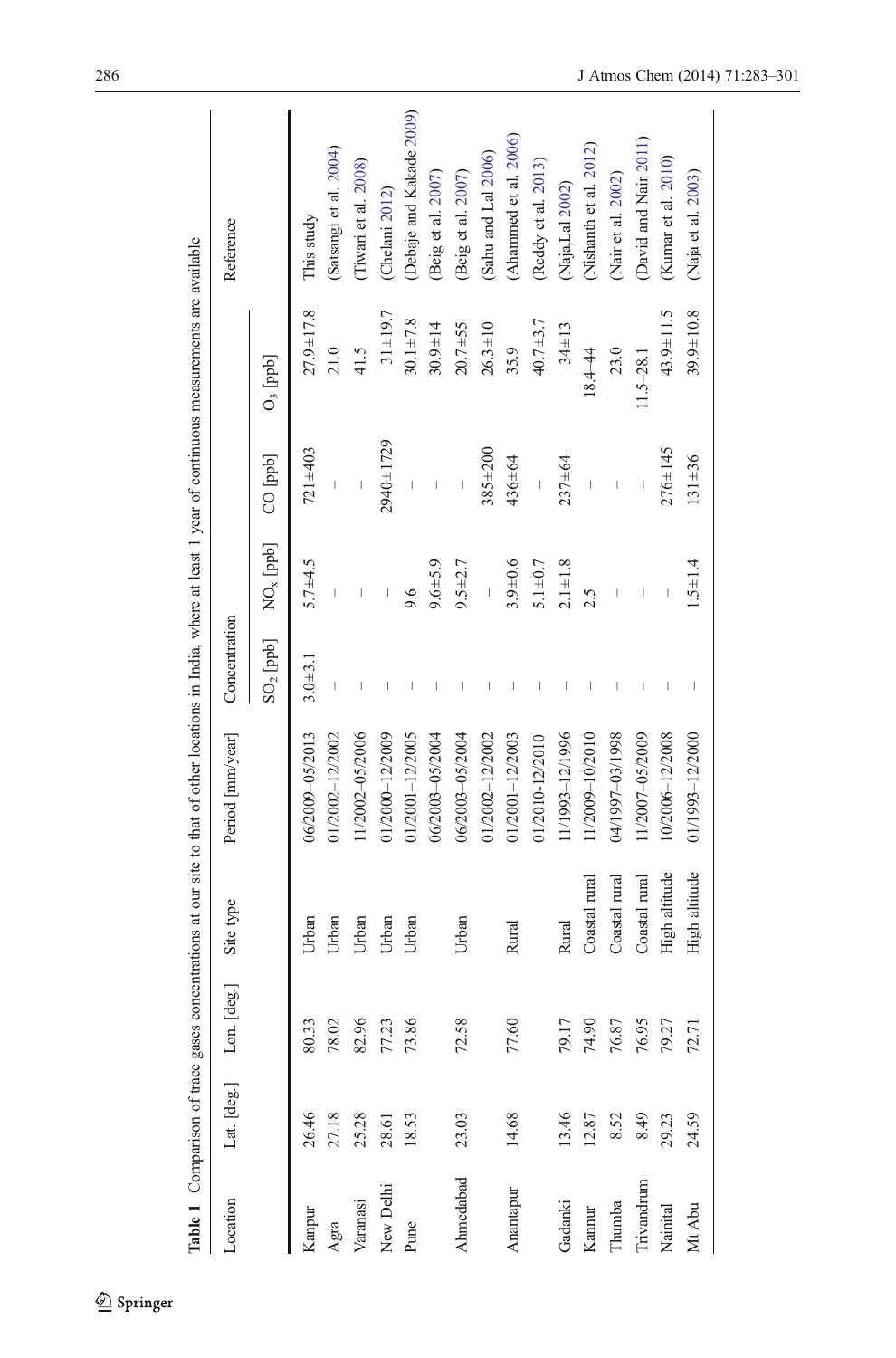<span id="page-4-0"></span>

Fig. 1 Location of the measurement site. The *left panel* shows laboratory location on 25 m high over-head water tank, the middle panel shows a city-scale map showing location of measurement site (IITK, blue filled square), and the *right panel* shows location of the sites where long-term trace gas dataset available for at least one of the gases under investigation here

weather conditions are fair with calm wind speed from west, northwest direction. The dry season can subsequently be divided into two parts, the months of intense solar radiation from March to May (pre-monsoon) and another from September to November (post-monsoon).

Table [2](#page-5-0) summarize monthly averaged meteorological parameters such as ambient air temperature, relative humidity, rainfall, solar radiation, wind speed and wind direction observed over the same time period. The monthly mean minimum ( $12.7\pm4.9$  °C) and maximum  $(33.1 \pm 5.3 \degree C)$  temperature occurred in January and June, respectively. " $\pm$ " indicates the one standard deviation. The monthly mean minimum (43.2 $\pm$ 23.9 %) and maximum (87.5 $\pm$ 14.2 %) relative humidity was observed in May and August, respectively.

#### 3 Instrumentation and data analysis procedures

Near-surface measurements of  $SO_2$ ,  $NO_x$ ,  $CO$ , and  $O_3$  were started using online analyzers on 13 June 2009. The gas analyzers were installed in an air-conditioned laboratory located on the top of the over-head water tank. Teflon lines have been used as a sampling inlet to distribute ambient air, and to minimize the reactivity with monitoring species. The ambient air was passed through the distribution system where moisture is trapped before sample enters through the sample bulkhead of individual analyzers. The measurement principles and calibration procedure are standard and have already been discussed in several reports (Naja and Lal [1996](#page-16-0); Lal et al. [2000](#page-15-0); Beig et al. [2007\)](#page-14-0) hence only a brief instrument details are summarized here in Table S1. Daily zero settings and weekly span checks have been conducted for the best performance of trace gas analyzers. The analog waveform trace gas data is converted into digital values through data acquisition system and stored in the computers by using ENVIDAS software. The averaged value over a time interval of 15 min has been recorded. The raw data files are then extracted and separated into individual time series. Note that the measurements of  $NO<sub>x</sub>$ , CO, and  $O<sub>3</sub>$  presented in this study were available from June 2009 to May 2013 while  $SO_2$  was available through September 2009 to May 2013. We used hourly averaged data to perform statistical analysis.

Based on hourly averaged data, the maximum observed concentration (90 % of the entire data) was found within 5 ppb for  $SO_2$ , 10 ppb for  $NO_x$ , 1200 ppb for  $CO$ , and 55 ppb for  $O_3$ , but several cases of high SO<sub>2</sub> (number of case,  $n=12$  for SO<sub>2</sub>>50 ppb), NO<sub>x</sub> ( $n=28$  for NO<sub>x</sub>>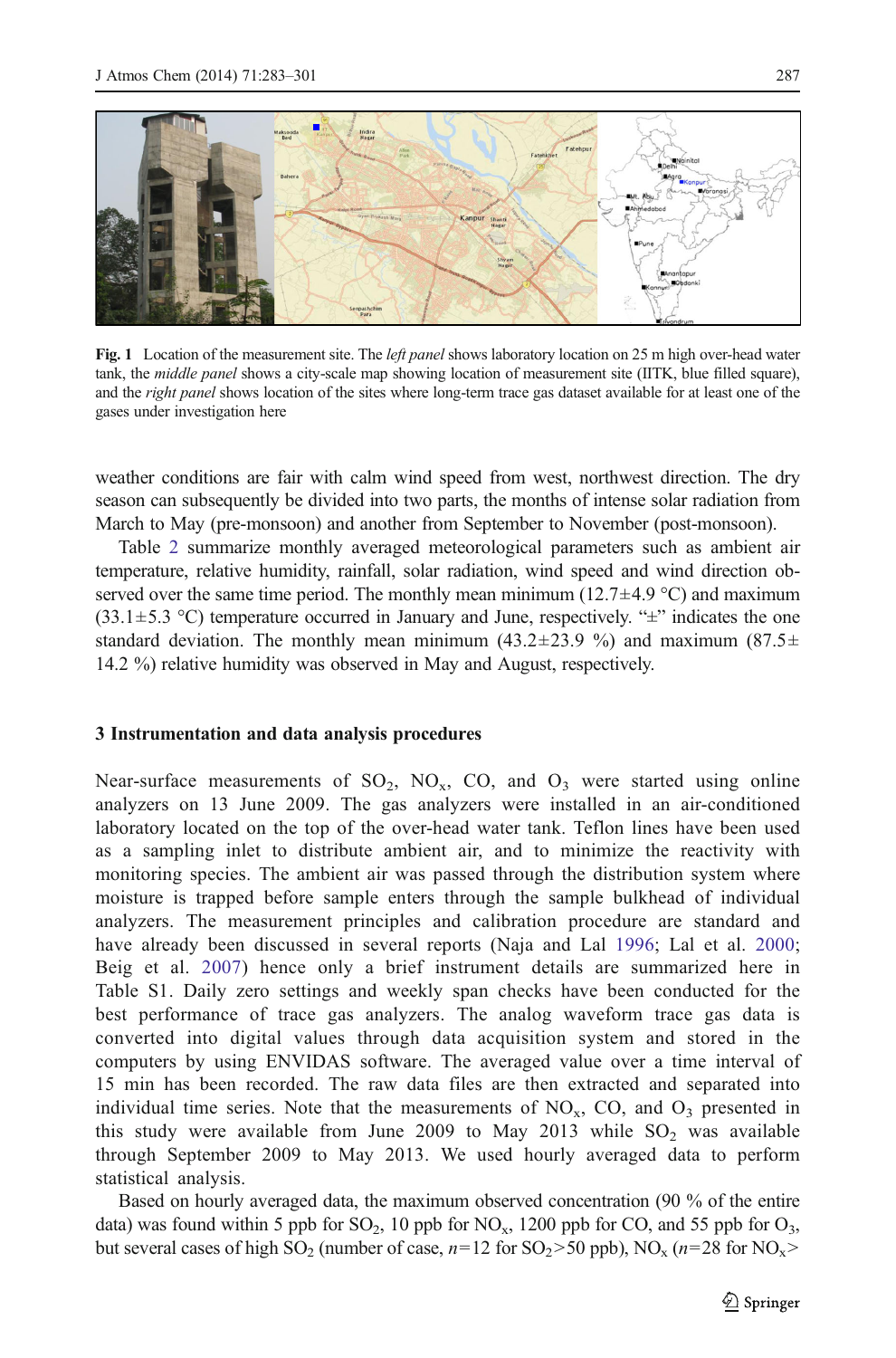| Month     | Temp. $[^{\circ}C]$ | $RH$ [%]        | Rainfall [mm] | Solar radiation $\lceil W \rceil^{-2}$ | Wind                 |            |
|-----------|---------------------|-----------------|---------------|----------------------------------------|----------------------|------------|
|           |                     |                 |               |                                        | Speed [ $m s^{-1}$ ] | Direction  |
| January   | $12.7 + 4.9$        | $76.4 \pm 21.2$ | $22 \pm 3$    | 308                                    | $1.6 \pm 0.5$        | <b>WNW</b> |
| February  | $16.5 \pm 5.2$      | $70.6 \pm 21.1$ | $12\pm 2$     | 418                                    | $1.9 \pm 0.7$        | NW         |
| March     | $22.1 \pm 6.2$      | $60.8 \pm 22.2$ | $9\pm2$       | 499                                    | $2.2 \pm 0.7$        | <b>ENE</b> |
| April     | $28.3 \pm 6.5$      | $43.6 \pm 20.6$ | $5\pm2$       | 510                                    | $2.7 \pm 0.7$        | S          |
| May       | $32.9 \pm 5.6$      | $43.2 \pm 23.9$ | $9\pm3$       | 491                                    | $3.2 \pm 1.1$        | <b>SSW</b> |
| June      | $33.1 \pm 5.3$      | $47.3 \pm 23.8$ | $98 + 22$     | 451                                    | $3.0 \pm 1.0$        | <b>SW</b>  |
| July      | $29.9 \pm 3.6$      | $75.6 \pm 17.8$ | $222 \pm 117$ | 364                                    | $2.5 \pm 0.8$        | <b>SW</b>  |
| August    | $28.6 \pm 2.8$      | $87.5 \pm 14.2$ | $262 + 26$    | 371                                    | $2.1 \pm 1.0$        | <b>WSW</b> |
| September | $27.4 \pm 2.1$      | $86.9 \pm 14.7$ | $208 \pm 118$ | 396                                    | $2.0 \pm 0.6$        | <b>SSW</b> |
| October   | $25.1 \pm 4.8$      | $72.5 \pm 22.4$ | $19 + 30$     | 429                                    | $1.7 \pm 0.4$        | <b>WNW</b> |
| November  | $19.8 \pm 5.3$      | $77.7 \pm 21.7$ | $5\pm8$       | 337                                    | $1.4 \pm 0.4$        | NW         |
| December  | $14.2 \pm 5.5$      | $76.5 \pm 21.9$ | $4\pm1$       | 344                                    | $1.3 \pm 0.4$        | W          |

<span id="page-5-0"></span>Table 2 Average monthly meteorological condition observed at the Kanpur site

50 ppb), CO ( $n=81$  for CO>3000 ppb), and  $O_3$  ( $n=43$  for  $O_3$ >90 ppb) were recorded. Note that hourly averaged  $SO<sub>2</sub>$  concentrations were also sometimes found lower than the minimum detection limit of the analyzer  $(n=3357)$  out of 34,775 data points over the entire study period). Since, the reason was unknown for such cases; we have discarded these data points in the analysis which have resulted in data gaps during the monsoon season for the year 2010 and 2011.

The meteorological parameters were also simultaneously measured at the same site (Table S2). Air mass backward trajectories were calculated with the National Oceanic and Atmospheric Administration (NOAA) Air Resources Laboratory (ARL) Hybrid Single-Particle Lagrangian Integrated Trajectory (HYSPLIT) PC version model (Draxler and Rolph [2010](#page-14-0)) and using gridded wind fields from the Global Data Assimilation System (GDAS), with a spatial resolution of  $1^{\circ} \times 1^{\circ}$  and a time resolution of 1 h (Kanamitsu [1989](#page-15-0)). The mixing layer height at our site was obtained from the HYSPLIT calculations. The global monthly Fire Location Product (MCD14ML) from the MODIS was also used and obtained via University of Maryland ftp server [ftp://fuoco.geog.umd.edu.](ftp://fuoco.geog.umd.edu/)

## 4 Results and discussion

This paper presents the four-years of continuous measurements of  $SO_2$ ,  $NO_x$ ,  $CO$ , and  $O_3$ . There are only a few minor missing data periods, due to instrument calibration and/or routine zero settings and span checks. The monthly data coverage over the entire study period was very high (Fig. [2\)](#page-6-0), with more than 80 % of the data available. The winter was the best covered season, with data availability up to 98 %, and the data coverage was slightly lower during late monsoon and early post-monsoon season. Such data coverage is very useful to conduct statistical analysis of the time series. We present monthly, seasonal, and diurnal characteristics of these trace gases.

Figure [3](#page-6-0) shows the average monthly variation of  $SO_2$ ,  $NO_x$ ,  $CO$ , and  $O_3$  at the Kanpur site. As a measure of variability for individual month, the mean, median, 25th and 75th percentiles, and 10th and 90th percentiles were plotted. The hourly averaged mean  $SO_2$ ,  $NO_x$ ,  $CO$ , and  $O_3$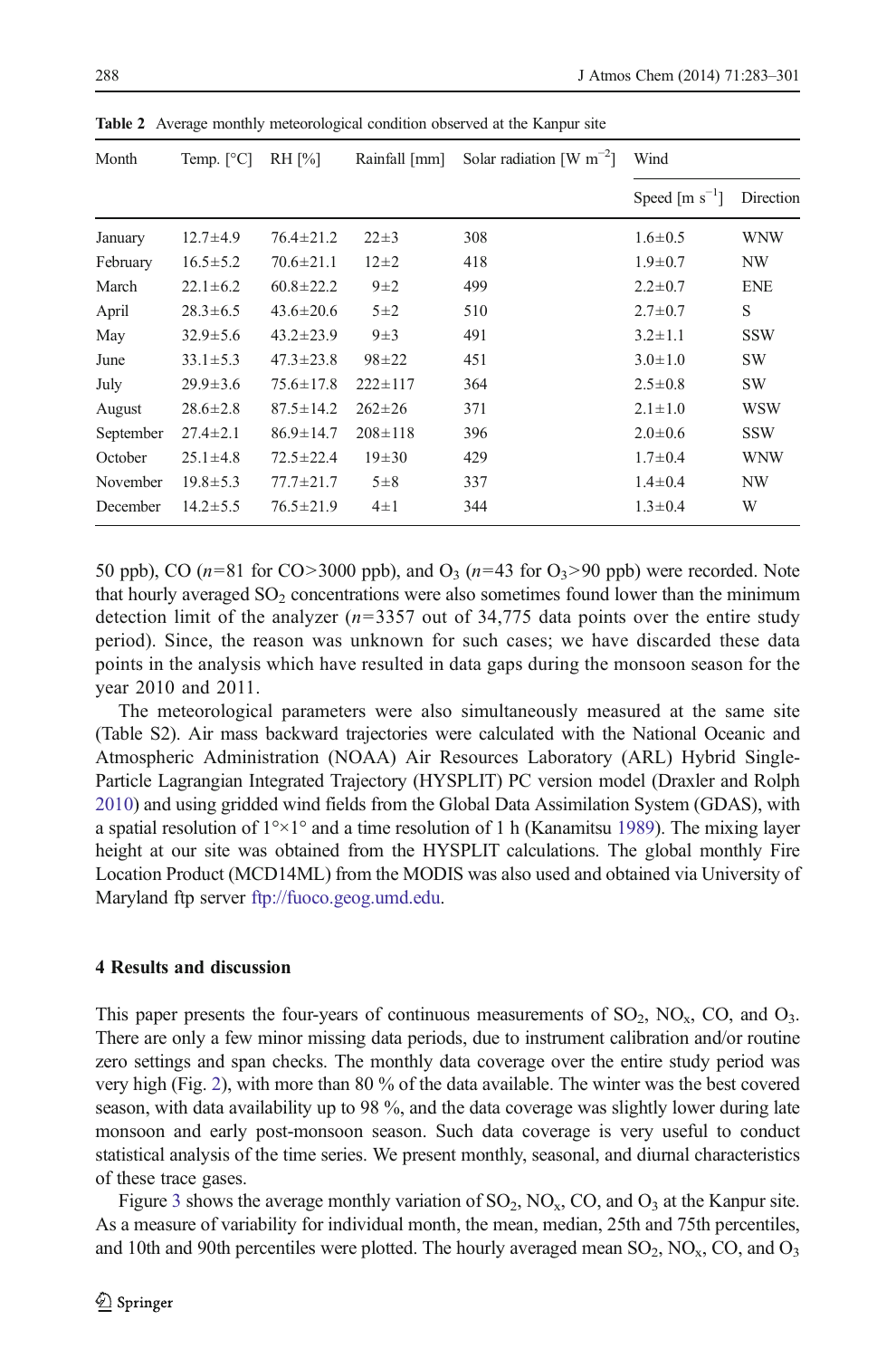<span id="page-6-0"></span>

Fig. 2 Data coverage for trace gases  $(SO_2, NO_x, CO, and O_3)$  over the entire study period

concentrations over the entire study period ranged from 0.5 ppb to 98.7 ppb, 0.4 ppb to 96.8 ppb, 40 ppb to 5040 ppb, and 1.1 ppb to 106.8 ppb, respectively, with a mean and one standard deviation of 3.0 $\pm$ 3.1 ppb, 5.7 $\pm$ 4.5 ppb, 721 $\pm$ 403 ppb, and 27.9 $\pm$ 17.8 ppb, respectively. The highest monthly mean  $SO_2$  concentration was observed during winter (4.6 $\pm$ 4.1 ppb), while the lowest was recorded in the monsoon season  $(0.5\pm0.8$  ppb). Based on 1year data, the similar trend in  $SO<sub>2</sub>$  concentration was also observed at air quality monitoring stations over New Delhi, India (Datta et al. [2010\)](#page-14-0). The second peak in the early pre-monsoon season could be attributed to the stable meteorological conditions (high temperature and dry period).  $NO<sub>x</sub>$  and  $CO$  concentrations showed a very good correlation with maxima during



Fig. 3 Statistical analysis of (a)  $SO_2$ , (b)  $NO_x$ , (c)  $CO$ , and (d)  $O_3$  at Kanpur for the entire study period. The horizontal solid line indicates the median, filled square indicates the mean, top and bottom of the box indicate the 75th and 25th percentile, respectively, top and bottom whiskers indicate the 95th and 5th percentile, respectively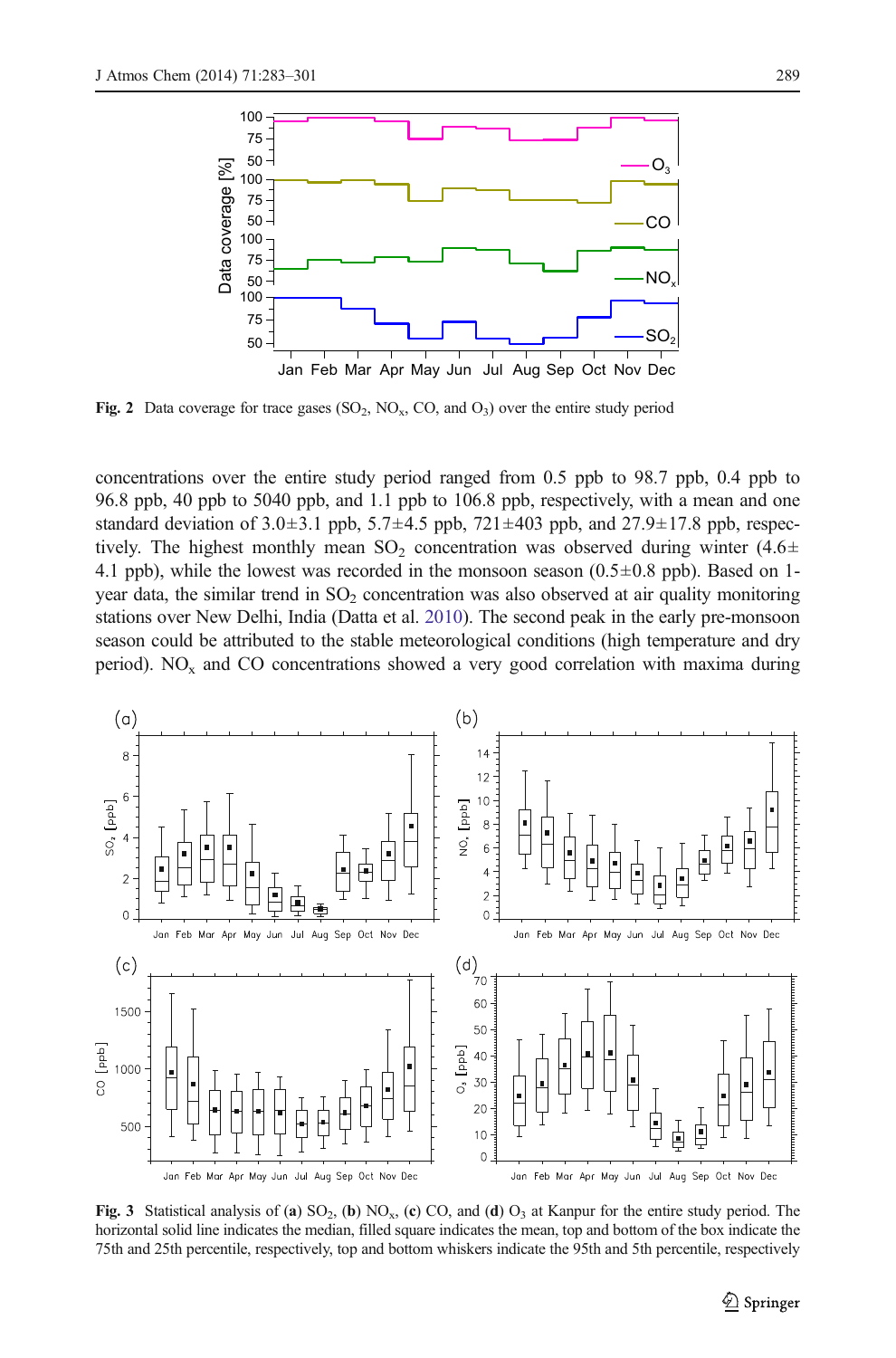<span id="page-7-0"></span>winter and minima in the monsoon season (Fig. [3b and c](#page-6-0)), perhaps due to a combined effect of large near-surface anthropogenic emissions, boundary layer processes, retarded photochemical loss owing to lower solar intensity, as well as local surface wind pattern. A similar seasonal behavior was observed at other urban locations, Ahmedabad and Pune, in India (Beig et al.  $2007$ ). However, NO<sub>x</sub> and CO did not show seasonal pattern at a rural site, Gadanki, in India (Naja,Lal [2002\)](#page-16-0), which is not directly affected by local emission sources. Mean  $NO<sub>x</sub>$  and CO concentrations at Kanpur were comparatively lower than those reported at other Indian urban locations, but much higher compared to rural/remote locations (Table [1\)](#page-3-0).

In contrast,  $O_3$  peaked during the pre-monsoon season (Fig. [3d\)](#page-6-0), clearly due to its direct linear relationship with incoming solar radiation. The high solar radiation intensity (i.e. temperature) has a direct influence on chemical kinetic rates and the mechanism pathways for the  $O_3$  production (Pudasainee et al. [2006;](#page-16-0) Han et al. [2011](#page-15-0)). Previous studies investigating the  $O_3$ -temperature relationship revealed  $O_3$  formation from peroxyacetly nitrate (PAN) decomposition as temperature increases above  $\sim$ 310 K (Jacob et al. [1993b](#page-15-0)). The photoxidation of CO, CH<sub>4</sub>, and NMHCs in presence of sufficient amount of  $NO<sub>x</sub>$  may further lead to formation of  $O_3$ . The second peak during the winter season could be result of the longrange transport together with a shallow boundary layer height as during the winter season when temperature falls, the thermal decomposition of  $O<sub>3</sub>$  precursors (e.g. PAN and active hydrocarbons) also decreases and their atmospheric lifetime increases.  $O<sub>3</sub>$  concentrations were comparable to those reported at other urban locations in India (Chelani [2012](#page-14-0); Debaje and Kakade [2009;](#page-14-0) Beig et al. [2007](#page-14-0); Sahu and Lal [2006;](#page-17-0) Satsangi et al. [2004](#page-17-0)) as well as urban areas in China (Tu et al. [2007;](#page-17-0) Tang et al. [2009](#page-17-0)), but lower compared to rural and high altitude sites in India (24-36 %) (Kumar et al. [2010;](#page-15-0) Naja et al. [2003;](#page-16-0) Reddy et al. [2010](#page-16-0)) (Table [1\)](#page-3-0).

Figure 4 shows the seasonally averaged diurnal variation of trace gases at the Kanpur site. The diurnal variation of  $SO_2$  was the most pronounced in winter, with maxima during traffic hours. This could also be the effect of relatively shallow boundary layer height and less efficient oxidation to sulfate during winter. In the monsoon season, no diurnal variation in  $SO<sub>2</sub>$ was observed. During the pre-monsoon (i.e. summer) season,  $SO_2$  showed a distinct diurnal



Fig. 4 Seasonally averaged diurnal variation of trace gases, (a)  $SO_2$ , (b)  $NO_x$ , (c)  $CO$ , and (d)  $O_3$  at Kanpur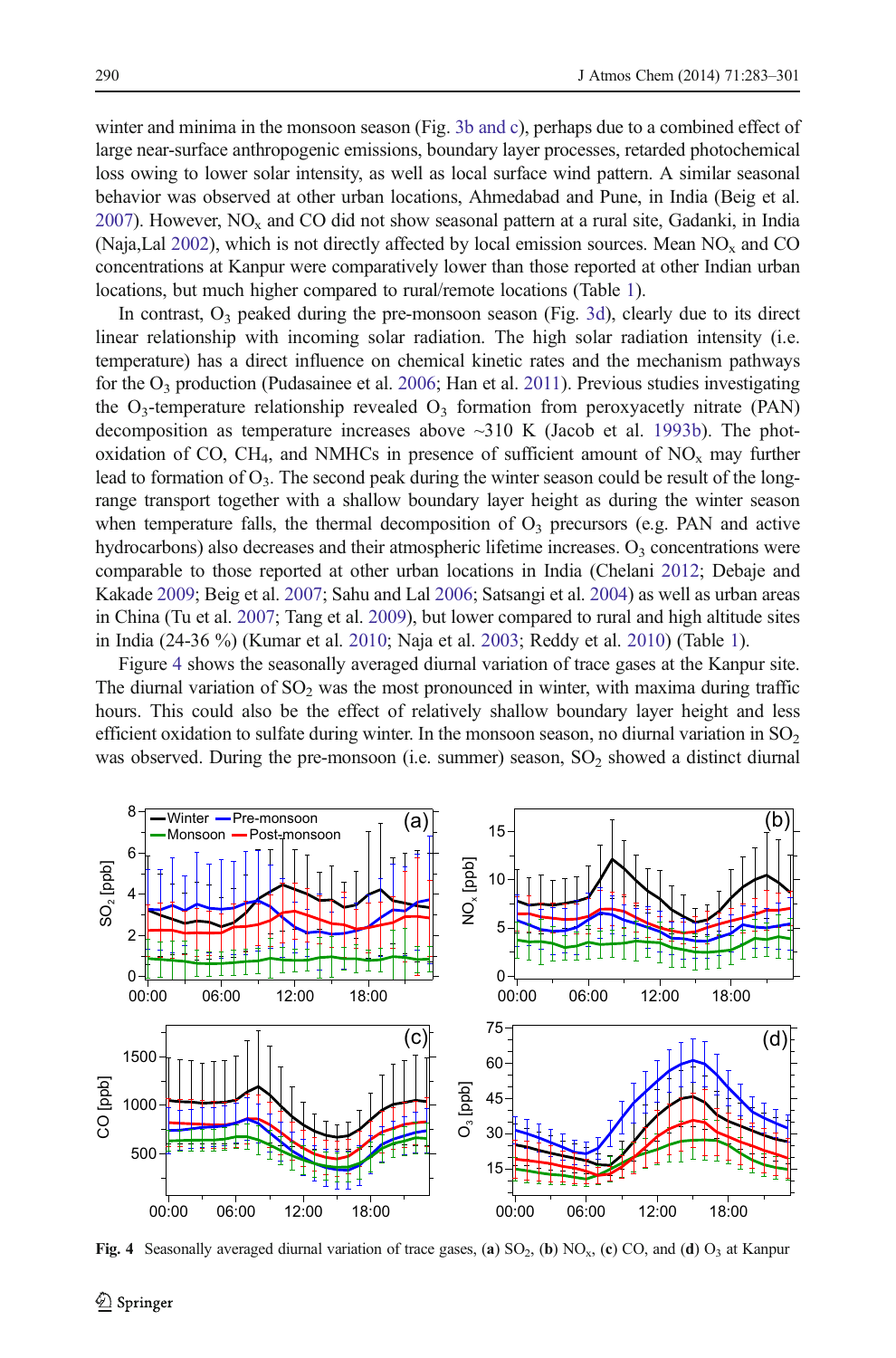pattern, with a valley during afternoon hours. This could be explained by the increased boundary layer height (i.e. stronger dilution) and its loss to OH radicals, compared to the winter season. Further, the diurnal patterns of  $SO_2$  were inconsistent with that of  $NO_x$ , except the winter seasons. The main source of gas-phase  $SO<sub>2</sub>$  is from the combustion of all sulfurcontaining fuels (oil, coal and diesel). In India, about 60 % of  $SO<sub>2</sub>$  emissions may be due to the consumption of coal and oil products, mainly from industry (36 %) and transport (7.8 %), and others include biomass and non-energy consumption (Garg et al. [2001\)](#page-15-0).

Figure [4b and c](#page-7-0) show the seasonally averaged diurnal patterns of  $NO<sub>x</sub>$  and CO, respectively. The diurnal cycles show two peaks during morning and evening traffic hours and valley during the afternoon hours. The nighttime concentrations stayed relatively flat between the peak and valley concentrations. This phenomenon can be attributed to the day-night differences in the chemical removal of  $NO_x$  and CO via photo-oxidation reactions and the height of the mixing layer. Earlier studies also suggested that the chemical sources of CO are smaller than anthropogenic emissions and during nighttime formaldehyde (HCHO) accumulates which undergo chemical reaction and photo-dissociation during morning hours resulting into the production of more CO (Monks [2005](#page-16-0); Finlayson-Pitts et al. [1986](#page-14-0)). The diurnal variation of  $NO<sub>x</sub>$  did not show a clear fluctuation during the monsoon. Further, the difference in peak magnitude of  $NO<sub>x</sub>$  and CO between winter and pre-monsoon season was about two-fold, possibly indicating that the vertical mixing may be an important factor for the observed diurnal variations as photo-chemical loss is much lower in winter than that of the pre-monsoon season. The concentrations of  $NO<sub>x</sub>$  and CO showed the highest magnitude in winter season followed by post-monsoon, pre-monsoon and monsoon season. The diurnal peaks of  $NO<sub>x</sub>$  and CO in pre-monsoon (6.5 ppb and 857 ppb, respectively) were smaller than those in winter (12.2 ppb and 1192 ppb, respectively).

 $NO<sub>x</sub>$  and CO are the main precursors of  $O<sub>3</sub>$ , and followed a reverse diurnal pattern (Fig. [4d](#page-7-0)). Lowest concentration of  $NO<sub>x</sub>$  and CO was observed during afternoon hours when  $O<sub>3</sub>$  showed a peak. This clearly illustrates the production of  $O<sub>3</sub>$  via photo-chemical oxidation of carbon-like compounds such as CO, CH4, and NMHCs by their reaction with OH radicals in the presence of  $NO<sub>x</sub>$ . The daytime  $O<sub>3</sub>$  concentration buildup is a pronounced feature of urban polluted sites (Lal et al. [2000\)](#page-15-0). The largest diurnal peak concentration observed in pre-monsoon (i.e. summer) (61.1 ppb), followed by winter (45.7 ppb), post-monsoon (35.6 ppb), and monsoon (27.1 ppb), respectively. This seasonal diurnal pattern is similar to that of other locations in India (Pulikesi et al. [2006;](#page-16-0) Reddy et al. [2010;](#page-16-0) Ahammed et al. [2006;](#page-14-0) Beig et al. [2007](#page-14-0)), but unlike to that of in Northern China (Meng et al. [2009\)](#page-16-0) where  $O_3$  concentration were lowest in winter season. The larger variability in monthly averaged  $SO_2$ , NO<sub>x</sub>, and CO were noticed during the winter season, indicative of larger near-surface anthropogenic sources and boundary layer height evolution, whereas  $O_3$  shows higher variability in the pre-monsoon season when the photochemistry is at its peak. A positive correlation among  $SO_2$ ,  $NO_x$ , and  $CO$  can be seen irrespective of the season of the year (Table [3\)](#page-9-0), indicative of similar anthropogenic sources (e.g. mobile as well as stationary). Further, a negative correlation of  $NO_x$  and CO with  $O_3$ clearly indicates the  $O_3$  production via photochemical oxidation of carbon-link compounds (CO, CH<sub>4</sub>, NMHC) in presence of  $NO<sub>x</sub>$ , with a highest value being in pre-monsoon (i.e. summer) when ample sunlight is available.

Figure [5](#page-9-0) shows the seasonally averaged diurnal variation of the rate of change of  $O<sub>3</sub>$ concentrations ( $dO_3/dt$ ) at Kanpur. The rate of change of  $O_3$  can be used as an indicator of urban and rural chemical environment (Naja,Lal [2002](#page-16-0)). Urban environments commonly show similar morning and evening rates of change in  $O_3$ , while rural sites are characterized by asymmetric diurnal pattern i.e. higher build up rates in the morning and lower loss rates in the evening hours. The highest seasonal positive rate of change was  $+6.77$  ppb h<sup>-1</sup> in pre-monsoon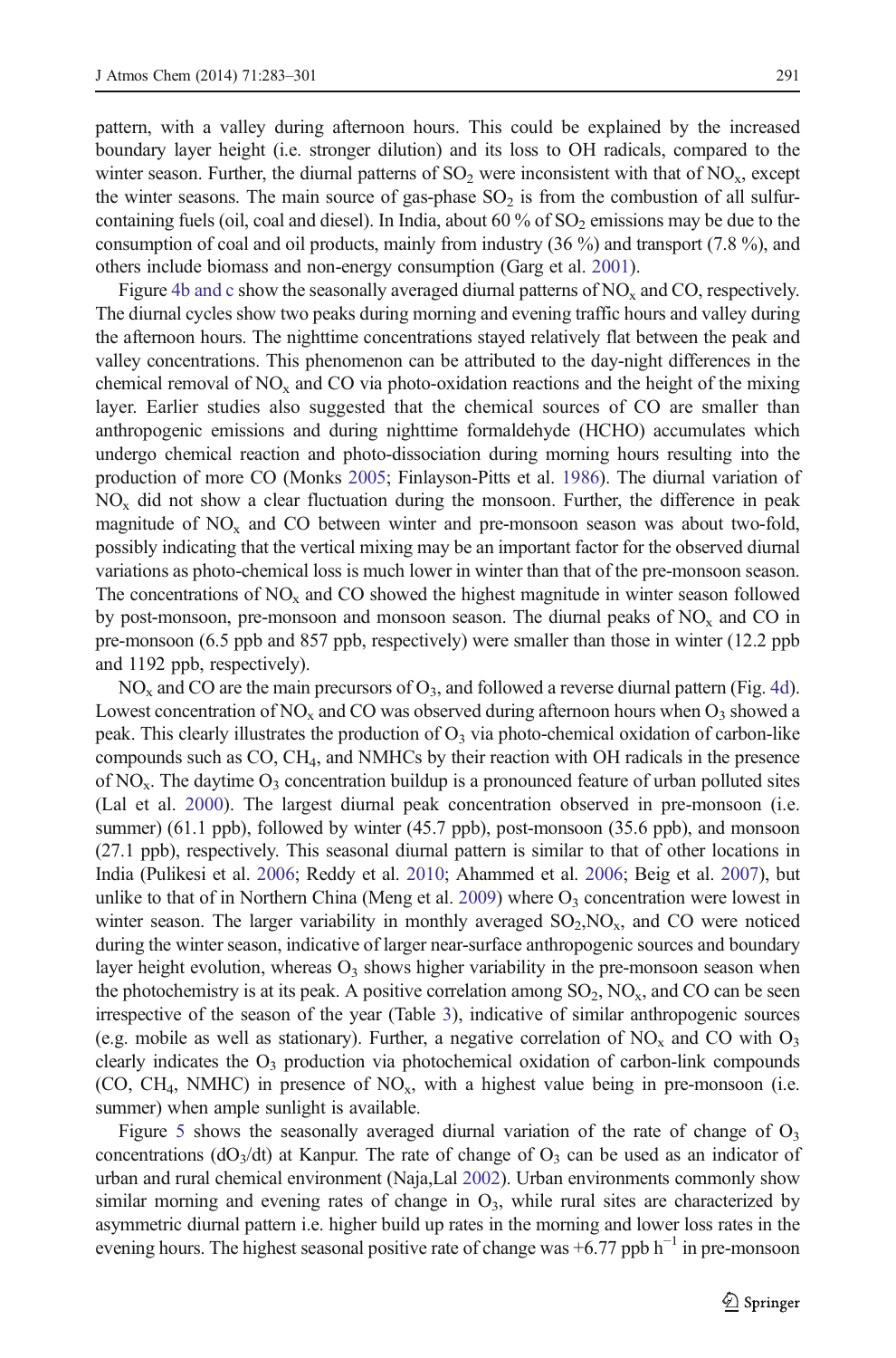| ons coefficients<br>gases | x\y             | SO <sub>2</sub> | $\rm NO_x$   | CO           | $O_3$        |
|---------------------------|-----------------|-----------------|--------------|--------------|--------------|
|                           | Winter          |                 |              |              |              |
|                           | SO <sub>2</sub> | $\mathbf{1}$    | 0.20         | 0.18         | 0.17         |
|                           | NO <sub>x</sub> |                 | $\mathbf{1}$ | 0.32         | $-0.27$      |
|                           | CO              |                 |              | $\mathbf{1}$ | $-0.28$      |
|                           | O <sub>3</sub>  |                 |              |              | $\mathbf{1}$ |
|                           | Pre-monsoon     |                 |              |              |              |
|                           | SO <sub>2</sub> | $\mathbf{1}$    | 0.39         | 0.26         | $0.10\,$     |
|                           | $\rm NO_x$      |                 | $\mathbf{1}$ | 0.33         | $-0.24$      |
|                           | CO              |                 |              | $\mathbf{1}$ | $-0.47$      |
|                           | $O_3$           |                 |              |              | $\mathbf{1}$ |
|                           | Monsoon         |                 |              |              |              |
|                           | SO <sub>2</sub> | $\mathbf{1}$    | 0.11         | 0.09         | 0.11         |
|                           | NO <sub>x</sub> |                 | $\mathbf{1}$ | 0.15         | 0.04         |
|                           | $_{\rm CO}$     |                 |              | $\mathbf{1}$ | $-0.12$      |
|                           | $O_3$           |                 |              |              | $\mathbf{1}$ |
|                           | Post-monsoon    |                 |              |              |              |
|                           | SO <sub>2</sub> | $\mathbf{1}$    | 0.32         | 0.13         | $0.07\,$     |
|                           | NO <sub>x</sub> |                 | $\mathbf{1}$ | 0.42         | $-0.10$      |
|                           | $\rm CO$        |                 |              | $\mathbf{1}$ | $-0.03$      |
|                           | $O_3$           |                 |              |              | $\mathbf{1}$ |

<span id="page-9-0"></span>Table 3 Correlations for measured trace

while the negative rate of change was  $-5.67$  ppb  $h^{-1}$  in winter, which can be attributed to the diminished photochemistry and shallow mixing layer height. The lowest positive and negative rate of change +2.56 ppb  $h^{-1}$  and -2.76 ppb  $h^{-1}$ , respectively, was observed during the monsoon season, which is attributed to washout effect and reduced availability of precursors and active radicals for the production of  $O<sub>3</sub>$ . The nighttime rate of change was found almost steady and slightly negative, perhaps due to  $O<sub>3</sub>$  loss to surface deposition. The mean rate of change of  $O_3$  concentration was also compared with a few other urban to rural sites in India (Table [4\)](#page-10-0). The mean rate of change of  $O_3$  at Kanpur found similar to that of at Agra whereas it was lower compared to other urban locations, Delhi, Ahmedabad and Pune, in India. Urban



Fig. 5 Seasonally averaged diurnal variation of the rate of change of  $O_3$  (dO<sub>3</sub>/dt) at Kanpur. The dotted cyan color line indicates the mean over all seasons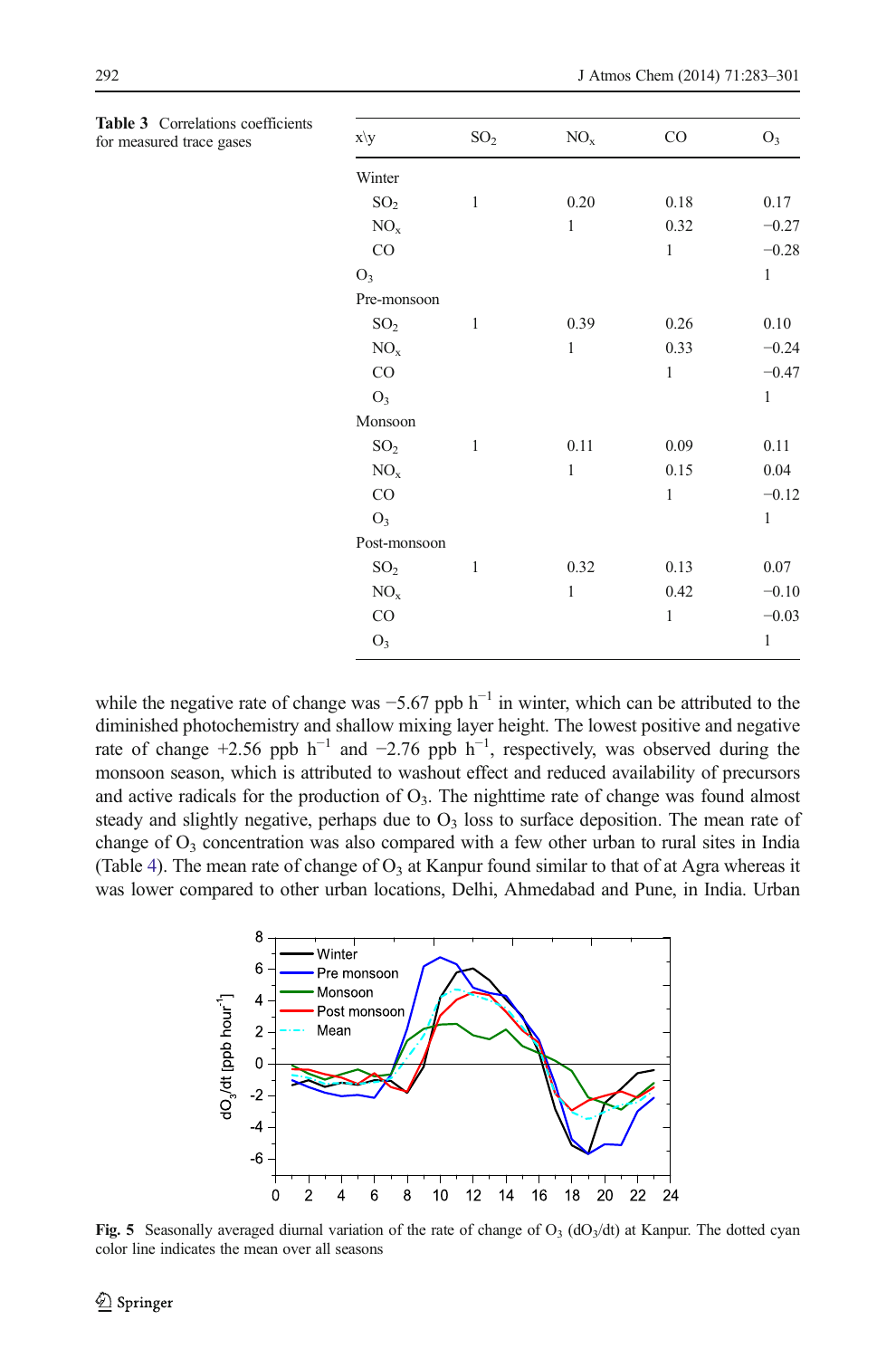| Location  | Site type     | Rate of change of $O_3$ [ppb $h^{-1}$ ] | Reference         |                         |
|-----------|---------------|-----------------------------------------|-------------------|-------------------------|
|           |               | $(08:00-11:00 h)$                       | $(17:00-19:00 h)$ |                         |
| Kanpur    | Urban         | 3.3                                     | $-2.6$            | This study              |
| Agra      | Urban         | 2.5                                     | $-2.4$            | (Singla et al. $2011$ ) |
| Delhi     | Urban         | 4.5                                     | $-5.3$            | (Ahammed et al. 2006)   |
| Ahmedabad | Urban         | 5.9                                     | $-6.4$            | (Lal et al. 2000)       |
| Pune      | Urban         | 4.8                                     | $-2.6$            | (Shende et al. 1992)    |
| Anantapur | Rural         | 4.6                                     | $-2.5$            | (Reddy et al. 2010)     |
| Gadanki   | Rural         | 4.6                                     | $-2.6$            | (Naja, Lal 2002)        |
| Thumba    | Coastal rural | 5.5                                     | $-1.4$            | (Nair et al. 2002)      |
| Kannur    | Coastal rural | 4.9                                     | $-6.4$            | (Nishanth et al. 2014)  |

<span id="page-10-0"></span>**Table 4** Rate of change of  $O_3$  concentration (dO<sub>3</sub>/dt) at Kanpur and other sites in India

locations showed comparable magnitude in the morning and evening rates of change in  $O_3$  concentrations while this was not true in case of rural/remote sites. The morning time  $O_3$  formation is strongly dependent on the available amount of precursors, while the evening time loss rate largely depends on nitrous oxide (NO) concentration which participates in  $O<sub>3</sub>$  titration processes. Generally, NO levels are found comparatively lower at rural sites than urban areas, which lead to slower  $O_3$  titration in evening hours (Naja,Lal [2002\)](#page-16-0). The evening time loss rate at Indian rural sites was generally found lower which supports relatively strong  $O<sub>3</sub>$  titration via NO, except at Kannur site (Table 4).

Further, the meteorological parameters (temperature and relative humidity) influence on trace gases was also examined. Figure [6](#page-11-0) shows the scatter plot of temperature versus relative humidity as a function of trace gases for each season. Here, daily mean data was used instead of hourly mean data, to avoid the influence of the diurnal variations on the correlations. The association between temperature and  $SO_2$ ,  $NO<sub>x</sub>$ , and CO was found to be weak or insignificant (Table S3, Fig. [6\)](#page-11-0). Although a fair correlation was found between temperature and  $NO<sub>x</sub>$  in monsoon. The correlation coefficient between relative humidity and  $SO_2$ ,  $NO_x$ , and  $CO$  was also found to be negative or weak (Table S3). The comparatively similar association between  $SO<sub>2</sub>$ ,  $NO<sub>x</sub>$ , and CO and meteorological parameters (temperature and relative humidity) was also found at other urban site (Marković et al. [2008\)](#page-16-0). Contrarily,  $O_3$  followed a positive linear relationship with temperature, except in post-monsoon season while the strong negative with the relative humidity in all seasons. The highest  $O<sub>3</sub>$  concentrations were observed in the pre-monsoon season and lowest concentrations were found during middle of monsoon to early post-monsoon season. The persistent cloudy conditions with lower solar radiation and wet scavenging of pollutants result in near absence of photochemical  $O_3$  production during monsoon season. Relative humidity is also an important factor because of its role in the overall reactivity of the system by affecting chain termination reactions. Major photochemical paths for  $O<sub>3</sub>$  sink are photolysis followed by the reaction of  $O(^1D)$  with water vapor and via its reaction with hydrogen oxide radicals  $(HO_x)$  (Monks [2005](#page-16-0); Wayne [2000](#page-17-0)). While, the previous global modeling study predicted decrease in global  $O<sub>3</sub>$  due to increased water vapor, mostly in remote areas, but also predicted summertime  $O<sub>3</sub>$  increase in polluted areas (Racherla and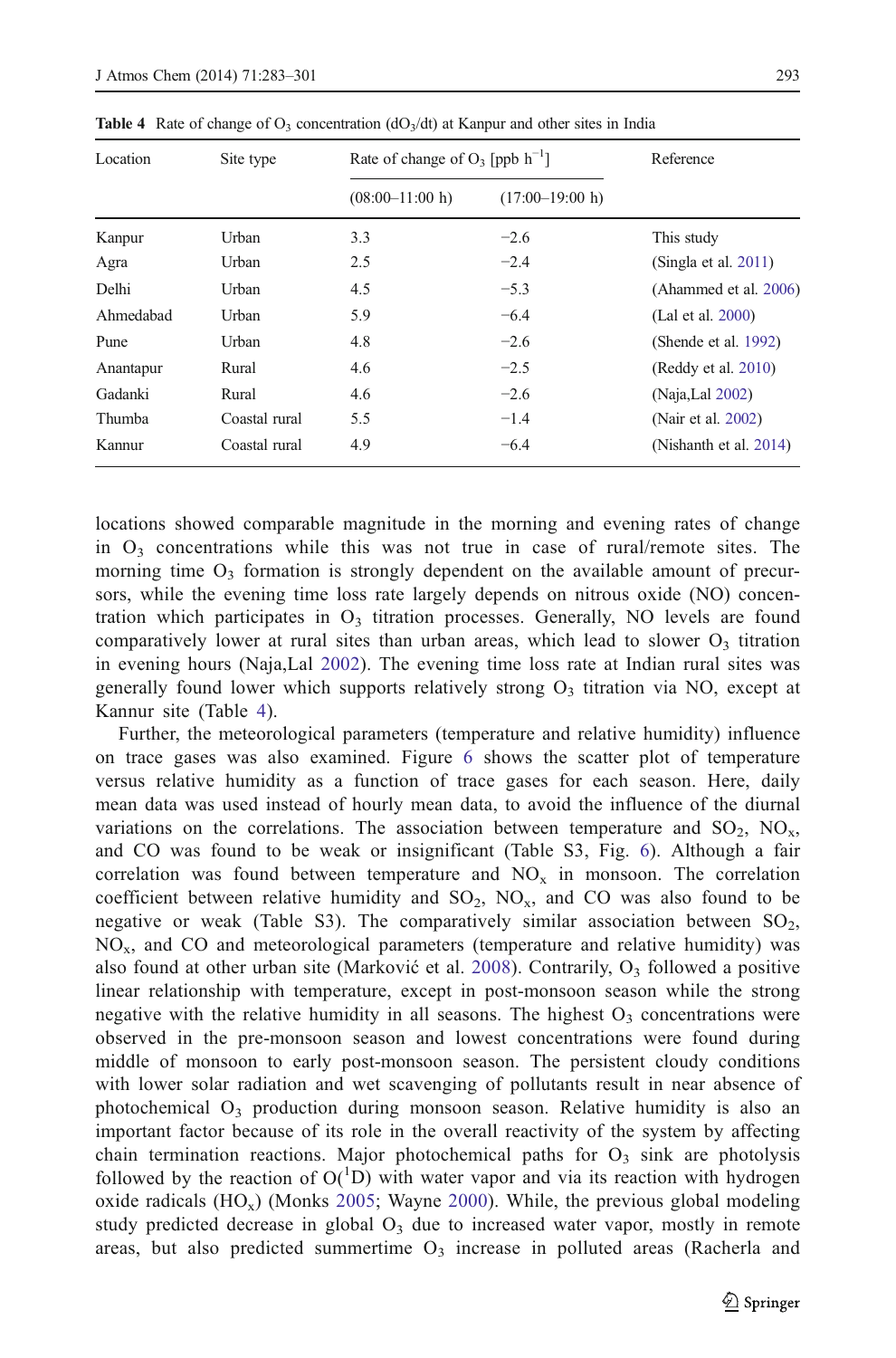<span id="page-11-0"></span>

Fig. 6 Scatter plot of temperature versus relative humidity as a function of trace gases (SO<sub>2</sub>, NO<sub>x</sub>, CO, and O<sub>3</sub>) for (a) winter (b) pre-monsoon, (c) monsoon, and (d) post-monsoon seasons at Kanpur. Each datapoint represents daily mean value

Adams [2006](#page-16-0)). A more recent study, however, suggested that the negative  $O_3$ -relative humidity correlation attributed to several other meteorological factor directly influencing  $O_3$  production (Tawfik and Steiner [2013\)](#page-17-0). Further investigation revealed that West-Northwest winds during post-monsoon and winter season brings long-range transported polluted air masses at the site (Fig. S1), leading to secondary peak in  $O_3$ concentrations.

Further, we also examined ventilation coefficient which defines the atmospheric efficiency to disperse the air pollution. The ventilation coefficient is a product of wind speed (i.e. horizontal ventilation) and mixing layer height (i.e. vertical dilution of pollutants) (Goyal and Chalapati Rao [2007;](#page-15-0) Rama Krishna et al. [2004\)](#page-16-0). The diurnal variation of wind speed, mixing layer height and ventilation coefficient for each season at Kanpur is shown in Fig. [7.](#page-12-0) The ventilation coefficient shows a similar pattern in all seasons. Low values of the ventilation coefficient during night indicate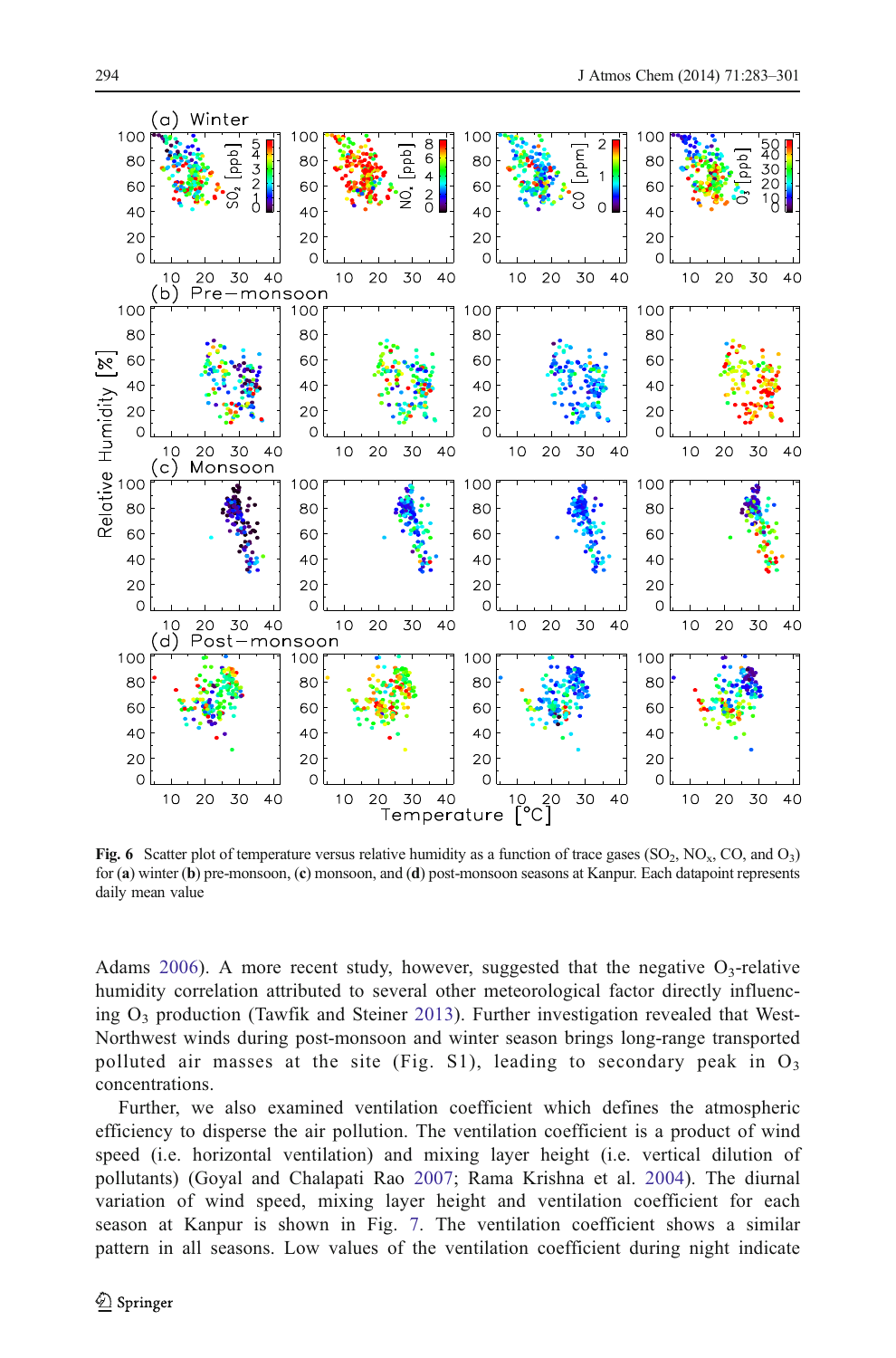<span id="page-12-0"></span>

Fig. 7 Seasonally averaged diurnal variation of (a) wind speed, (b) mixing layer height, and (c) ventilation coefficient at Kanpur. The dotted line indicates the ventilation coefficient of 6000 m<sup>2</sup> s<sup>-1</sup>, above which excellent pollutants dispersion efficiency occurs

the high pollution potential (Fig. 7c). The ventilation coefficient starts increasing after sunrise reaching a maximum during afternoon hours. The maximum value of ventilation coefficient in winter, pre-monsoon, monsoon, and post-monsoon was 2564 m<sup>2</sup> s<sup>-1</sup>, 15,622 m<sup>2</sup> s<sup>-1</sup>, 6895 m<sup>2</sup> s<sup>-1</sup>, and 3991 m<sup>2</sup> s<sup>-1</sup>, respectively, at 14:00 h. Eagleman ([1991](#page-14-0)) proposed that low-pollution potential (i.e. excellent pollutants dispersion efficiency) occurs when the ventilation coefficient is >6000 m<sup>2</sup> s<sup>-1</sup>. This criterion was met during 11:00–17:00 h in pre-monsoon and 12:00–16:00 h in monsoon making them efficient hours of pollution dispersion in the atmosphere. However, this criterion was not met at all during winter and post-monsoon.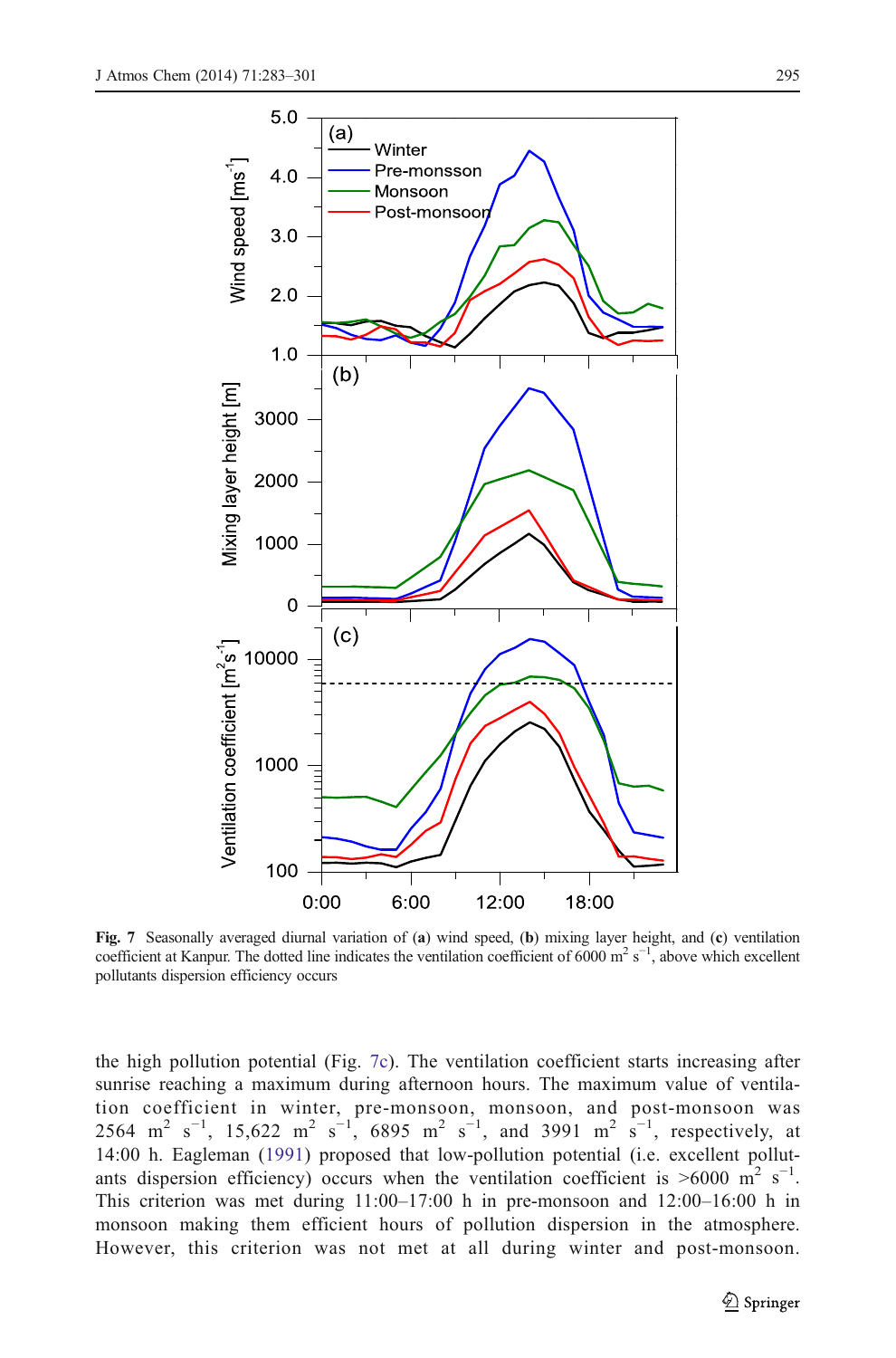Nevertheless, the high-pollution potential occurs at this site, indicates that air pollution is actually a regional issue and not limited to city-scale.

## 5 Conclusions

Here, we presented continuous measurements of  $SO_2$ ,  $NO<sub>x</sub>$ ,  $CO$  and  $O<sub>3</sub>$  from an urban site, Kanpur, in India during June 2009 to May 2013. The data coverage over the entire study period was exceptionally good, with more than 80 % of the data available. We have performed statistical analysis of  $SO_2$ ,  $NO_x$ ,  $CO$  and  $O_3$  to characterize their monthly as well as diurnal patterns together with meteorological parameters influence on these trace gases.

The hourly averaged mean  $SO_2$ ,  $NO_x$ ,  $CO$ , and  $O_3$  concentrations over the entire study period ranged from 0.5 ppb to 98.7 ppb, 0.4 ppb to 96.8 ppb, 40 ppb to 5040 ppb, and 1.1 ppb to 106.8 ppb, respectively, with a mean and one standard deviation of  $3.0\pm3.1$  ppb,  $5.7\pm$ 4.5 ppb,  $721 \pm 403$  ppb, and  $27.9 \pm 17.8$  ppb, respectively. Mean NO<sub>x</sub> and CO concentrations at Kanpur were comparatively lower than those reported at New Delhi, India (40 % and 70 %, respectively). However, mean  $O_3$  concentrations were comparable to those reported at other urban locations, but lower compared to rural and high altitude sites in India (24-36 %).  $SO_2$ ,  $NO<sub>x</sub>$ , and CO concentrations were highest during the winter season, perhaps due to a combined effect of large near-surface anthropogenic emissions, boundary layer processes, retarded photochemical loss owing to lower solar intensity as well as local surface wind patterns. Contrarily,  $O_3$  concentrations were observed highest during pre-monsoon season, with its direct linear relationship with incoming solar radiation. The lowest concentrations for all trace gases were observed during the monsoon season, mainly due to relatively lower nearsurface emissions (other than traffic and industrial) and wet scavenging of pollutants.

The seasonally averaged diurnal variation of  $SO<sub>2</sub>$  was most pronounced in winter, with maxima during traffic hours, due to relatively low mixing height and less efficient oxidation to sulfate during winter. The diurnal variation of  $SO_2$  in other seasons did not show significant variability, with lowest in the monsoon seasons. The seasonally averaged diurnal cycles of  $NO<sub>x</sub>$  and CO showed similar pattern with peaks during traffic hours and a valley during afternoon hours.  $O<sub>3</sub>$  depicted a reverse pattern with highest concentrations during afternoon hours and lowest in early morning before the sunrise. The mean rate of change of  $O<sub>3</sub>$  concentrations during the morning hours (08:00 to 11:00 h) and evening hours (17:00 to 19:00 h) at Kanpur were 3.3 ppb  $h^{-1}$ and  $-2.6$  ppb h<sup>-1</sup>, respectively. This feature in the rate of change of O<sub>3</sub> itself indicates that this site is a typical urban chemical environment. The association between meteorological variables (temperature and relative humidity) and  $SO_2$ ,  $NO<sub>x</sub>$ , and CO were found to be weak or insignificant, with a few exceptions. However,  $O_3$  followed a positive linear relationship with temperature, except in post-monsoon season while the strong negative with the relative humidity in all seasons. The ventilation coefficient was found to be highest in the pre-monsoon season and lowest during winter. The low value in winter indicated the high-pollution potential occurs at this site. Thus further suggests that air pollution is actually a regional issue and not limited to localscale.

Nevertheless, such long-term continuous measurements of trace gases and meteorological variables are crucial to better understand the characterization of air pollutants at diverse locations, including urban areas which are at high health and economical risk in developing nations such as India and China.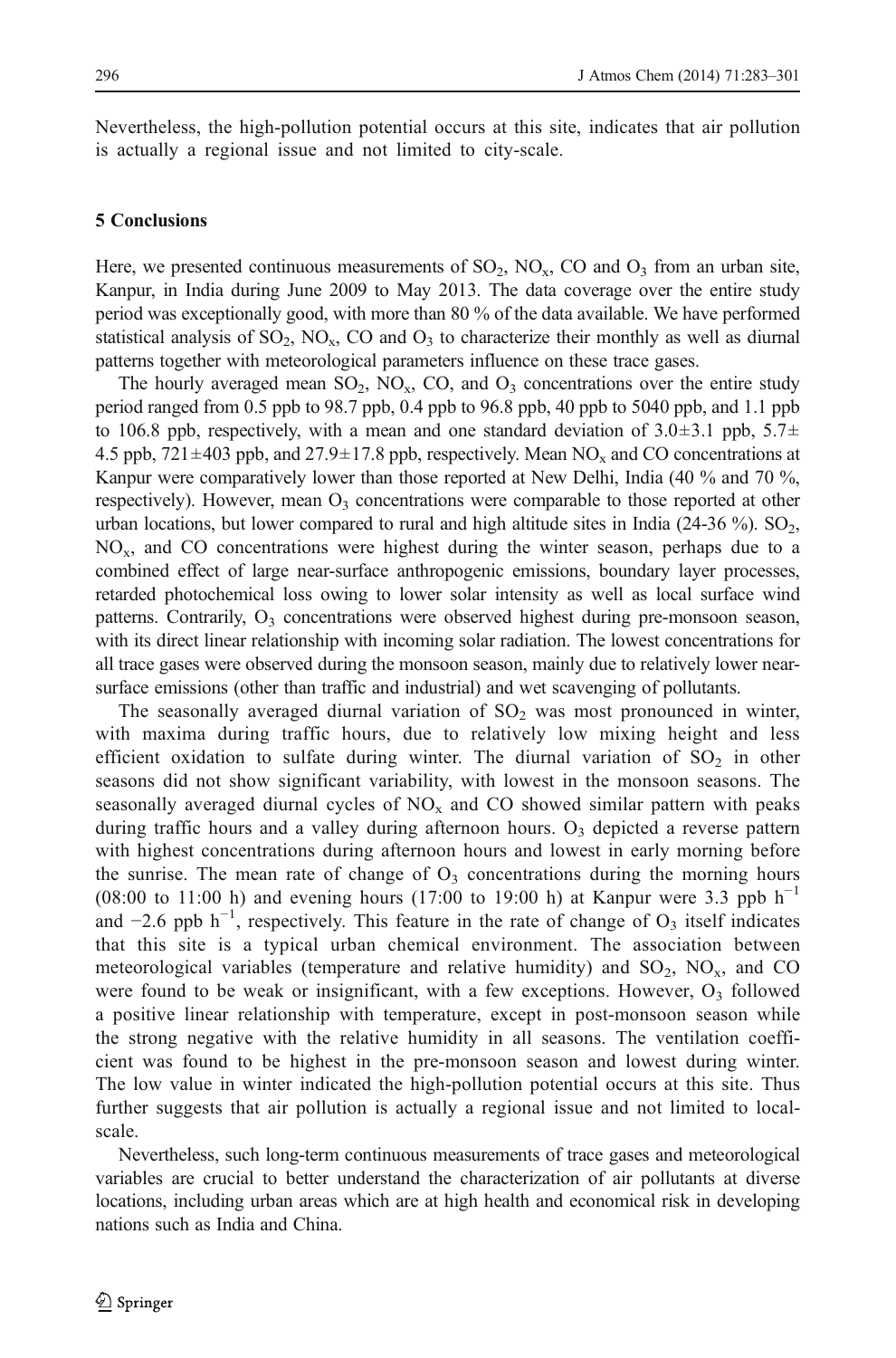<span id="page-14-0"></span>Acknowledgments The authors are thankful to the Indian Space Research Organization Geosphere-Biosphere Programme (ISRO-GBP) for financial assistance under Atmospheric Trace Gases - Chemistry, Transport and Modeling (AT-CTM) Programme of the Department of Space, Government of India. We acknowledge NOAA ARL for providing HYSPLIT air mass back trajectory calculations and University of Maryland for MODIS fire count data. Authors are also grateful to the Reviewers' for their constructive comments and suggestions.

## References

- Ahammed, Y.N., Reddy, R.R., Gopal, K.R., Narasimhulu, K., Basha, D.B., Reddy, L.S.S., Rao, T.V.R.: Seasonal variation of the surface ozone and its precursor gases during 2001–2003, measured at Anantapur (14.62°N), a semi-arid site in India. Atmos. Res. 80(2–3), 151–164 (2006). doi:[10.1016/j.atmosres.2005.07.002](http://dx.doi.org/10.1016/j.atmosres.2005.07.002)
- Akimoto, H.: Global Air quality and pollution. Science 302(5651), 1716–1719 (2003). doi[:10.1126/science.](http://dx.doi.org/10.1126/science.1092666) [1092666](http://dx.doi.org/10.1126/science.1092666)
- Akpinar, S., Oztop, H., Kavak Akpinar, E.: Evaluation of relationship between meteorological parameters and air pollutant concentrations during winter season in Elazığ, Turkey. Environ. Monit. Assess. 146(1–3), 211–224 (2008). doi[:10.1007/s10661-007-0073-9](http://dx.doi.org/10.1007/s10661-007-0073-9)
- Andreae, M.O., Merlet, P.: Emission of trace gases and aerosols from biomass burning. Glob. Biogeochem. Cy. 15(4), 955–966 (2001). doi:[10.1029/2000gb001382](http://dx.doi.org/10.1029/2000gb001382)
- Beig, G., Gunthe, S., Jadhav, D.B.: Simultaneous measurements of ozone and its precursors on a diurnal scale at a semi urban site in India. J. Atmos. Chem. 57(3), 239–253 (2007). doi[:10.1007/s10874-007-9068-8](http://dx.doi.org/10.1007/s10874-007-9068-8)
- Chameides, W., Walker, J.C.G.: A photochemical theory of tropospheric ozone. J. Geophys. Res. 78(36), 8751– 8760 (1973). doi[:10.1029/JC078i036p08751](http://dx.doi.org/10.1029/JC078i036p08751)
- Chelani, A.B..: Persistence analysis of extreme CO,  $NO<sub>2</sub>$  and  $O<sub>3</sub>$  concentrations in ambient air of Delhi. Atmos. Res. 108, 128–134 (2012). doi:[10.1016/j.atmosres.2012.02.001](http://dx.doi.org/10.1016/j.atmosres.2012.02.001)
- Chin, M., Jacob, D.J., Munger, J.W., Parrish, D.D., Doddridge, B.G.: Relationship of ozone and carbon monoxide over North America. J. Geophys. Res. 99(D7), 14565–14573 (1994). doi:[10.1029/94jd00907](http://dx.doi.org/10.1029/94jd00907)
- Cohen, B.: Urbanization in developing countries: current trends, future projections, and key challenges for sustainability. Technol. Soc. 28(1–2), 63–80 (2006). doi:[10.1016/j.techsoc.2005.10.005](http://dx.doi.org/10.1016/j.techsoc.2005.10.005)
- Cooper, O.R., Parrish, D.D., Stohl, A., Trainer, M., Nedelec, P., Thouret, V., Cammas, J.P., Oltmans, S.J., Johnson, B.J., Tarasick, D., Leblanc, T., McDermid, I.S., Jaffe, D., Gao, R., Stith, J., Ryerson, T., Aikin, K., Campos, T., Weinheimer, A., Avery, M.A.: Increasing springtime ozone mixing ratios in the free troposphere over western North America. Nature 463, 344–348 (2010). doi[:10.1038/nature08708](http://dx.doi.org/10.1038/nature08708)
- CPCB: National ambient air quality status and trends in India-2010. In: Central pollution control board, ministry of environment and forests, NAAQMS/ 35 /2011-2012. (2012)
- Crutzen, P.J., Andreae, M.O.: Biomass burning in the tropics: impact on atmospheric chemistry and biogeochemical cycles. Science 250(4988), 1669–1678 (1990). doi[:10.1126/science.250.4988.1669](http://dx.doi.org/10.1126/science.250.4988.1669)
- Datta, A., Saud, T., Goel, A., Tiwari, S., Sharma, S.K., Saxena, M., Mandal, T.K.: Variation of ambient SO<sub>2</sub> over Delhi. J. Atmos. Chem. 65(2–3), 127–143 (2010). doi[:10.1007/s10874-011-9185-2](http://dx.doi.org/10.1007/s10874-011-9185-2)
- David, L.M., Nair, P.R.: Diurnal and seasonal variability of surface ozone and  $NO<sub>x</sub>$  at a tropical coastal site: association with mesoscale and synoptic meteorological conditions. J. Geophys. Res. 116(D10), D10303 (2011). doi[:10.1029/2010jd015076](http://dx.doi.org/10.1029/2010jd015076)
- Debaje, S.B., Kakade, A.D.: Surface ozone variability over western Maharashtra, India. J. Hazard. Mater. 161(2– 3), 686–700 (2009). doi[:10.1016/j.jhazmat.2008.04.010](http://dx.doi.org/10.1016/j.jhazmat.2008.04.010)
- Dey, S., Tripathi, S.N.: Estimation of aerosol optical properties and radiative effects in the Ganga basin, northern India, during the wintertime. J. Geophys. Res. 112(D3), D03203 (2007). doi:[10.1029/2006jd007267](http://dx.doi.org/10.1029/2006jd007267)
- Draxler, R.R., Rolph, G.D.: HYSPLIT (HYbrid Single-Particle Lagrangian Integrated Trajectory) Model access via NOAA ARL READY Website (<http://ready.arl.noaa.gov/HYSPLIT.php>). NOAA Air Resources Laboratory, Silver Spring, MD (2010)
- Eagleman, J.R.: Air pollution meteorology. Lenexa, KS : Trimedia, (1991)
- Fang, M., Chan, C.K., Yao, X.: Managing air quality in a rapidly developing nation: China. Atmos. Environ. 43(1), 79–86 (2009). doi:[10.1016/j.atmosenv.2008.09.064](http://dx.doi.org/10.1016/j.atmosenv.2008.09.064)
- Fenger, J.: Air pollution in the last 50 years from local to global. Atmos. Environ. 43(1), 13–22 (2009). doi:[10.](http://dx.doi.org/10.1016/j.atmosenv.2008.09.061) [1016/j.atmosenv.2008.09.061](http://dx.doi.org/10.1016/j.atmosenv.2008.09.061)
- Finlayson-Pitts, B.J., Pitts, J.N.: Atmospheric Chemistry: Fundamentals and Experimental Techniques, John Wiley & Sons; 1 edition (April 1986) ed. Chemical analysis: a series of monographs on analytical chemistry and Its applications, New York: John Wiley (1986)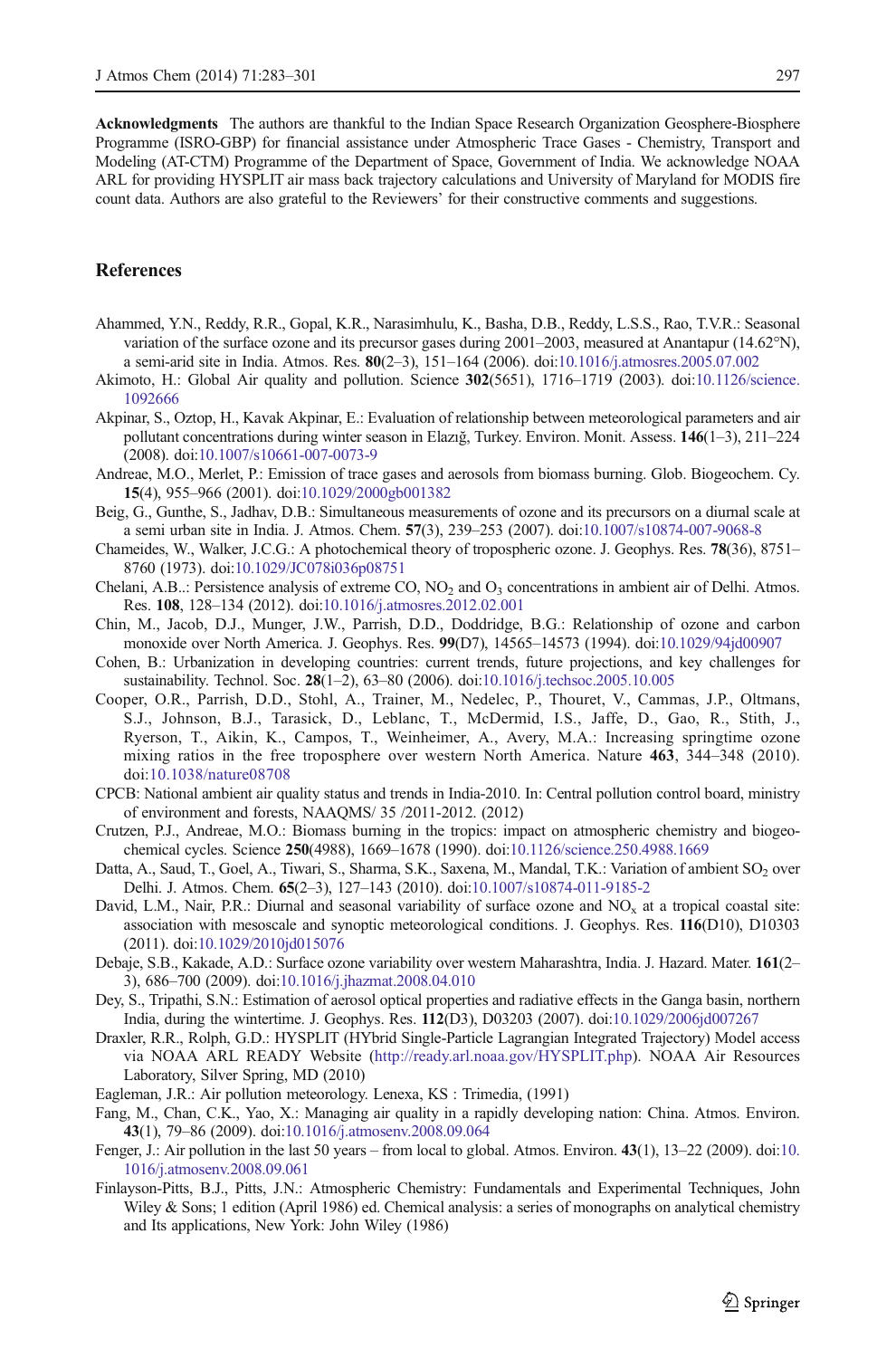- <span id="page-15-0"></span>Garg, A., Shukla, P.R., Bhattacharya, S., Dadhwal, V.K.: Sub-region (district) and sector level  $SO_2$  and  $NO_x$ emissions for India: assessment of inventories and mitigation flexibility. Atmos. Environ. 35(4), 703–713 (2001). doi[:10.1016/S1352-2310\(00\)00316-2](http://dx.doi.org/10.1016/S1352-2310(00)00316-2)
- Ghude, S.D., Fadnavis, S., Beig, G., Polade, S.D., van der, A.R.J.: Detection of surface emission hot spots, trends, and seasonal cycle from satellite-retrieved NO<sub>2</sub> over India. J. Geophys. Res. 113(D20), D20305 (2008). doi[:10.1029/2007jd009615](http://dx.doi.org/10.1029/2007jd009615)
- Ghude, S., Kulkarni, S., Kulkarni, P., Kanawade, V., Fadnavis, S., Pokhrel, S., Jena, C., Beig, G., Bortoli, D.: Anomalous low tropospheric column ozone over Eastern India during the severe drought event of monsoon 2002: a case study. Environ. Sci. Pollut. R. 18(8), 1442–1455 (2011a). doi[:10.1007/s11356-011-0506-4](http://dx.doi.org/10.1007/s11356-011-0506-4)
- Ghude, S.D., Beig, G., Kulkarni, P.S., Kanawade, V.P., Fadnavis, S., Remedios, J.J., Kulkarni, S.H.: Regional CO pollution over the Indian-subcontinent and various transport pathways as observed by MOPITT. Int. J. Remote. Sens. 32(21), 6133–6148 (2011b). doi:[10.1080/01431161.2010.507796](http://dx.doi.org/10.1080/01431161.2010.507796)
- Goyal, S.K., Chalapati Rao, C.V.: Assessment of atmospheric assimilation potential for industrial development in an urban environment: Kochi (India). Sci. Total Environ. 376(1–3), 27–39 (2007). doi:[10.1016/j.scitotenv.2007.01.067](http://dx.doi.org/10.1016/j.scitotenv.2007.01.067)
- Han, S., Bian, H., Feng, Y., Liu, A., Li, X., Zeng, F., Zhang, X.: Analysis of the relationship between O3, NO and NO2 in Tianjin, China. Aerosol. Air. Qual. Res. 11, 128–139 (2011). doi[:10.4209/aaqr.2010.07.0055](http://dx.doi.org/10.4209/aaqr.2010.07.0055)
- Hocking, W.K., Carey-Smith, T., Tarasick, D.W., Argall, P.S., Strong, K., Rochon, Y., Zawadzki, I., Taylor, P.A.: Detection of stratospheric ozone intrusions by windprofiler radars. Nature 450(7167), 281–284 (2007). doi: [10.1038/nature06312](http://dx.doi.org/10.1038/nature06312)
- Houghton, J., Callander, B., Varney, S.: Climate change 1992: the supplementary report to the IPCC scientific Assessment', intergovernmental panel on climate change. In. Cambridge University Press, Cambridge (1992)
- Jacob, D.J., Logan, J.A., Gardner, G.M., Yevich, R.M., Spivakovsky, C.M., Wofsy, S.C., Sillman, S., Prather, M.J.: Factors regulating ozone over the United States and its export to the global atmosphere. J. Geophys. Res. 98(D8), 14817–14826 (1993a). doi[:10.1029/98jd01224](http://dx.doi.org/10.1029/98jd01224)
- Jacob, D.J., Logan, J.A., Yevich, R.M., Gardner, G.M., Spivakovsky, C.M., Wofsy, S.C., Munger, J.W., Sillman, S., Prather, M.J., Rodgers, M.O., Westberg, H., Zimmerman, P.R.: Simulation of summertime ozone over North America. J. Geophys. Res. 98(D8), 14797–14816 (1993b). doi[:10.1029/93jd01223](http://dx.doi.org/10.1029/93jd01223)
- Jacob, D.J., Crawford, J.H., Kleb, M.M., Connors, V.S., Bendura, R.J., Raper, J.L., Sachse, G.W., Gille, J.C., Emmons, L., Heald, C.L.: Transport and chemical evolution over the pacific (TRACE-P) aircraft mission: design, execution, and first results. J. Geophys. Res. 108(D20), 9000 (2003). doi[:10.1029/2002jd003276](http://dx.doi.org/10.1029/2002jd003276)
- Jaffe, D., Bertschi, I., Jaeglé, L., Novelli, P., Reid, J.S., Tanimoto, H., Vingarzan, R., Westphal, D.L.: Long-range transport of Siberian biomass burning emissions and impact on surface ozone in western North America. Geophys. Res. Lett. 31(16), L16106 (2004). doi[:10.1029/2004gl020093](http://dx.doi.org/10.1029/2004gl020093)
- Kalita, G., Bhuyan, P.K.: Spatial heterogeneity in tropospheric column ozone over the Indian subcontinent: longterm climatology and possible association with natural and anthropogenic activities. Adv. Meteorol. 2011 (2011). doi:10.1155/2011/924516
- Kanamitsu, M.: Description of the NMC global data assimilation and forecast system. Weather. Forecast. 4, 335– 342 (1989). doi[:10.1175/1520-0434\(1989\)](http://dx.doi.org/10.1175/1520-0434(1989))
- Kar, J., Deeter, M.N., Fishman, J., Liu, Z., Omar, A., Creilson, J.K., Trepte, C.R., Vaughan, M.A., Winker, D.M.: Wintertime pollution over the eastern indo-Gangetic plains as observed from MOPITT, CALIPSO and tropospheric ozone residual data. Atmos. Chem. Phys. 10(24), 12273–12283 (2010). doi[:10.5194/acp-10-12273-2010](http://dx.doi.org/10.5194/acp-10-12273-2010)
- Khare, M.: Air pollution monitoring, modelling, health and control. InTech Janeza Trdine 9, 51000 Rijeka, Croatia, (2012)
- Kumar, R., Naja, M., Venkataramani, S., Wild, O.: Variations in surface ozone at Nainital: a high-altitude site in the central Himalayas. J. Geophys. Res. 115(D16), D16302 (2010). doi:[10.1029/2009jd013715](http://dx.doi.org/10.1029/2009jd013715)
- Kumar, R., Naja, M., Pfister, G.G., Barth, M.C., Wiedinmyer, C., Brasseur, G.P.: Simulations over south Asia using the weather research and forecasting model with chemistry (WRF-Chem): chemistry evaluation and initial results. Geosci. Model. Dev. 5(3), 619–648 (2012). doi[:10.5194/gmd-5-619-2012](http://dx.doi.org/10.5194/gmd-5-619-2012)
- Lal, S., Naja, M., Subbaraya, B.H.: Seasonal variations in surface ozone and its precursors over an urban site in India. Atmos. Environ. 34(17), 2713–2724 (2000). doi[:10.1016/S1352-2310\(99\)00510-5](http://dx.doi.org/10.1016/S1352-2310(99)00510-5)
- Lefohn, A.S., Wernli, H., Shadwick, D., Limbach, S., Oltmans, S.J., Shapiro, M.: The importance of stratospheric–tropospheric transport in affecting surface ozone concentrations in the western and northern tier of the United States. Atmos. Environ. 45(28), 4845–4857 (2011). doi:[10.1016/j.](http://dx.doi.org/10.1016/j.atmosenv.2011.06.014) [atmosenv.2011.06.014](http://dx.doi.org/10.1016/j.atmosenv.2011.06.014)
- Lelieveld, J., Dentener, F.J., Peters, W., Krol, M.C.: On the role of hydroxyl radicals in the self-cleansing capacity of the troposphere. Atmos. Chem. Phys. 4(9/10), 2337–2344 (2004). doi[:10.5194/acp-4-](http://dx.doi.org/10.5194/acp-4-2337-2004) [2337-2004](http://dx.doi.org/10.5194/acp-4-2337-2004)
- Logan, J.A., Prather, M.J., Wofsy, S.C., McElroy, M.B.: Tropospheric chemistry: a global perspective. J. Geophys. Res. 86(C8), 7210–7254 (1981). doi[:10.1029/JC086iC08p07210](http://dx.doi.org/10.1029/JC086iC08p07210)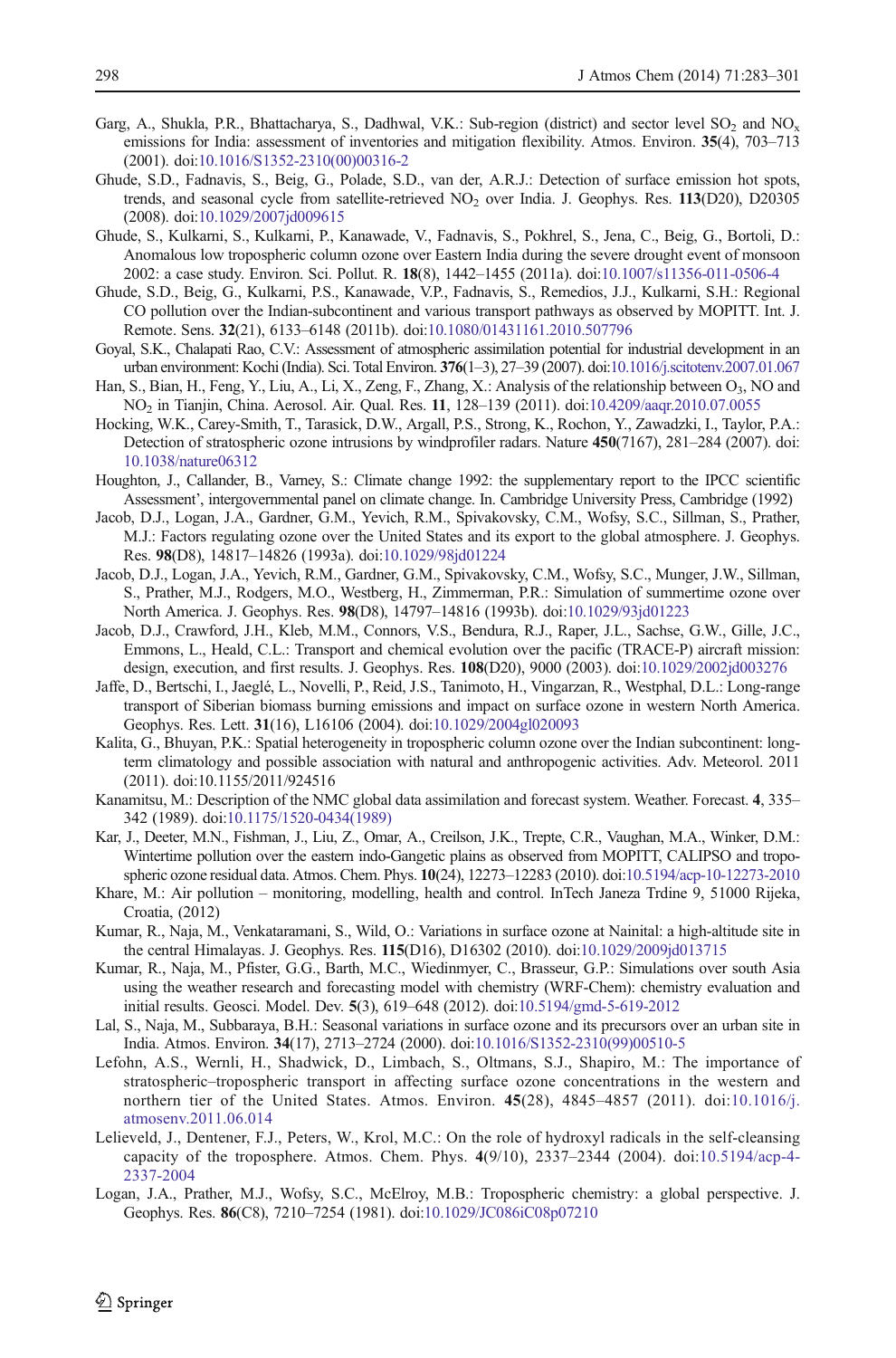- <span id="page-16-0"></span>Lu, Z., Streets, D.G., de Foy, B., Krotkov, N.A.: Ozone monitoring instrument observations of Interannual increases in SO<sub>2</sub> emissions from Indian coal-fired power plants during 2005–2012. Environ. Sci. Technol. 47(24), 13993–14000 (2013). doi[:10.1021/es4039648](http://dx.doi.org/10.1021/es4039648)
- Mage, D., Ozolins, G., Peterson, P., Webster, A., Orthofer, R., Vandeweerd, V., Gwynne, M.: Urban air pollution in megacities of the world. Atmos. Environ. 30(5), 681–686 (1996). doi:[10.1016/1352-](http://dx.doi.org/10.1016/1352-2310(95)00219-7) [2310\(95\)00219-7](http://dx.doi.org/10.1016/1352-2310(95)00219-7)
- Marković, D., Marković, D., Jovanović, A., Lazić, L., Mijić, Z.: Determination of O<sub>3</sub>, NO<sub>2</sub>, SO<sub>2</sub>, CO and PM<sub>10</sub> measured in Belgrade urban area. Environ. Monit. Assess. 145(1–3), 349–359 (2008). doi[:10.1007/s10661-](http://dx.doi.org/10.1007/s10661-007-0044-1) [007-0044-1](http://dx.doi.org/10.1007/s10661-007-0044-1)
- Mavroidis, I., Ilia, M.: Trends of  $NO_x$ ,  $NO_2$  and  $O_3$  concentrations at three different types of air quality monitoring stations in Athens, Greece. Atmos. Environ. 63, 135–147 (2012). doi:[10.1016/j.atmosenv.](http://dx.doi.org/10.1016/j.atmosenv.2012.09.030) [2012.09.030](http://dx.doi.org/10.1016/j.atmosenv.2012.09.030)
- Meng, Z.Y., Xu, X.B., Yan, P., Ding, G.A., Tang, J., Lin, W.L., Xu, X.D., Wang, S.F.: Characteristics of trace gaseous pollutants at a regional background station in Northern China. Atmos. Chem. Phys. 9(3), 927–936 (2009). doi[:10.5194/acp-9-927-2009](http://dx.doi.org/10.5194/acp-9-927-2009)
- Michael, M., Yadav, A., Tripathi, S.N., Kanawade, V.P., Gaur, A., Sadavarte, P., Venkataraman, C.: Simulation of trace gases and aerosols over the Indian domain: evaluation of the WRF-Chem model. Geosci. Model. Dev. Discuss. 7(1), 431–482 (2014). doi:[10.5194/gmdd-7-431-2014](http://dx.doi.org/10.5194/gmdd-7-431-2014)
- Monks, P.S.: Gas-phase radical chemistry in the troposphere. Chem. Soc. Rev. 34(5), 376–395 (2005). doi:[10.](http://dx.doi.org/10.1039/b307982c) [1039/b307982c](http://dx.doi.org/10.1039/b307982c)
- Montzka, S.A., Krol, M., Dlugokencky, E., Hall, B., Jöckel, P., Lelieveld, J.: Small Interannual variability of global atmospheric hydroxyl. Science 331(6013), 67–69 (2011). doi:[10.1126/science.1197640](http://dx.doi.org/10.1126/science.1197640)
- Nair, P.R., Chand, D., Lal, S., Modh, K.S., Naja, M., Parameswaran, K., Ravindran, S., Venkataramani, S.: Temporal variations in surface ozone at Thumba (8.6°N, 77°E)-a tropical coastal site in India. Atmos. Environ. 36(4), 603–610 (2002). doi:[10.1016/S1352-2310\(01\)00527-1](http://dx.doi.org/10.1016/S1352-2310(01)00527-1)
- Naja, M., Lal, S.: Changes in surface ozone amount and its diurnal and seasonal patterns, from 1954 to 55 to 1991–93, measured at Ahmedabad (23 N), India. Geophys. Res. Lett. 23(1), 81–84 (1996). doi[:10.1029/](http://dx.doi.org/10.1029/95gl03589) [95gl03589](http://dx.doi.org/10.1029/95gl03589)
- Naja, M., Lal, S.: Surface ozone and precursor gases at Gadanki (13.5°N, 79.2°E), a tropical rural site in India. J. Geophys. Res. 107 (D14), ACH 8-1-ACH 8–13 (2002). doi:10.1029/2001jd000357
- Naja, M., Lal, S., Chand, D.: Diurnal and seasonal variabilities in surface ozone at a high altitude site Mt Abu (24.6°N, 72.7°E, 1680m asl) in India. Atmos. Environ. 37(30), 4205–4215 (2003). doi[:10.1016/S1352-](http://dx.doi.org/10.1016/S1352-2310(03)00565-X) [2310\(03\)00565-X](http://dx.doi.org/10.1016/S1352-2310(03)00565-X)
- Nishanth, T., Satheesh Kumar, M.K., Valsaraj, K.T.: Variations in surface ozone and NO<sub>x</sub> at Kannur: a tropical, coastal site in India. J. Atmos. Chem. 69(2), 101–126 (2012). doi[:10.1007/s10874-012-9234-5](http://dx.doi.org/10.1007/s10874-012-9234-5)
- Nishanth, T., Praseed, K.M., Satheesh Kumar, M.K., Valsaraj, K.T.: Observational study of surface O<sub>3</sub>, NO<sub>x</sub>, CH<sub>4</sub> and total NMHCs at Kannur, India. Aerosol. Air. Qual. Res. 14, 1074–1088 (2014). doi[:10.4209/aaqr.2012.](http://dx.doi.org/10.4209/aaqr.2012.11.0323) [11.0323](http://dx.doi.org/10.4209/aaqr.2012.11.0323)
- Pasricha, P.K., Gera, B.S., Shastri, S., Maini, H.K., John, T., Ghosh, A.B.., Tiwari, M.K., Garg, S.C.: Role of the water vapour greenhouse effect in the forecasting of fog occurrence. Bound.-Lay. Meteorol. 107(2), 469–482 (2003). doi[:10.1023/a:1022128800130](http://dx.doi.org/10.1023/a:1022128800130)
- Pudasainee, D., Sapkota, B., Shrestha, M.L., Kaga, A., Kondo, A., Inoue, Y.: Ground level ozone concentrations and its association with  $NO<sub>x</sub>$  and meteorological parameters in Kathmandu valley, Nepal. Atmos. Environ. 40(40), 8081–8087 (2006). doi[:10.1016/j.atmosenv.2006.07.011](http://dx.doi.org/10.1016/j.atmosenv.2006.07.011)
- Pulikesi, M., Baskaralingam, P., Rayudu, V.N., Elango, D., Ramamurthi, V., Sivanesan, S.: Surface ozone measurements at urban coastal site Chennai, in India. J. Hazard. Mater. 137(3), 1554–1559 (2006). doi: [10.1016/j.jhazmat.2006.04.040](http://dx.doi.org/10.1016/j.jhazmat.2006.04.040)
- Racherla, P.N., Adams, P.J.: Sensitivity of global tropospheric ozone and fine particulate matter concentrations to climate change. J. Geophys. Res. 111(D24), D24103 (2006). doi:[10.1029/2005jd006939](http://dx.doi.org/10.1029/2005jd006939)
- Rama Krishna, T.V.B.P.S., Reddy, M.K., Reddy, R.C., Singh, R.N.: Assimilative capacity and dispersion of pollutants due to industrial sources in Visakhapatnam bowl area. Atmos. Environ. 38(39), 6775–6787 (2004). doi[:10.1016/j.atmosenv.2004.09.014](http://dx.doi.org/10.1016/j.atmosenv.2004.09.014)
- Reddy, B.S.K., Kumar, K.R., Balakrishnaiah, G., Gopal, K.R., Reddy, R.R., Ahammed, Y.N., Narasimhulu, K., Reddy, L.S.S., Lal, S.: Observational studies on the variations in surface ozone concentration at Anantapur in southern India. Atmos. Res. 98(1), 125–139 (2010). doi[:10.1016/j.atmosres.2010.06.008](http://dx.doi.org/10.1016/j.atmosres.2010.06.008)
- Reddy, B.S., Kumar, K.R., Balakrishnaiah, G., Gopal, K.R., Reddy, R.R., Sivakumar, V., Lingaswamy, A.P., Arafath, S.M., Umadevi, K., Kumari, S.P., Ahammed, Y.N., Lal, S.: Analysis of diurnal and seasonal behavior of surface ozone and its precursors  $(NO_x)$  at a semi-arid rural site in southern India. Aerosol. Air. Qual. Res. 12, 1081–1094 (2013). doi:[10.4209/aaqr.2012.03.0055](http://dx.doi.org/10.4209/aaqr.2012.03.0055)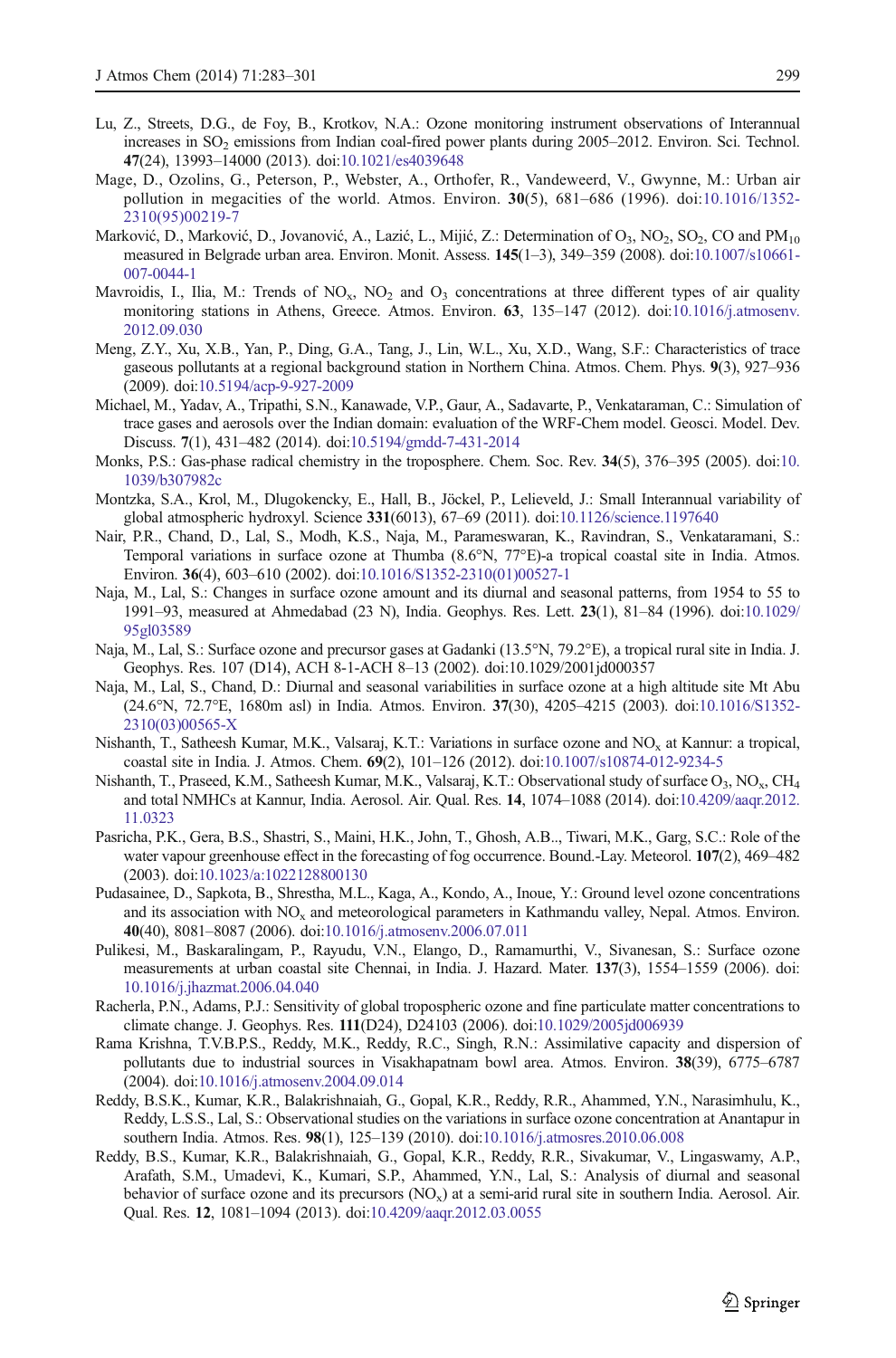- <span id="page-17-0"></span>Roy, S., Beig, G., Jacob, D.: Seasonal distribution of ozone and its precursors over the tropical Indian region using regional chemistry-transport model. J. Geophys. Res. 113(D21), D21307 (2008). doi:[10.1029/](http://dx.doi.org/10.1029/2007jd009712) [2007jd009712](http://dx.doi.org/10.1029/2007jd009712)
- Sahu, L.K., Lal, S.: Distributions of  $C_2-C_5$  NMHCs and related trace gases at a tropical urban site in India. Atmos. Environ. 40(5), 880–891 (2006). doi[:10.1016/j.atmosenv.2005.10.021](http://dx.doi.org/10.1016/j.atmosenv.2005.10.021)
- Satsangi, G., Lakhani, A., Kulshrestha, P.R., Taneja, A.: Seasonal and diurnal variation of surface ozone and a preliminary analysis of exceedance of its critical levels at a semi-arid site in India. J. Atmos. Chem. 47(3), 271–286 (2004). doi:[10.1023/B:JOCH.0000021156.04126.3b](http://dx.doi.org/10.1023/B:JOCH.0000021156.04126.3b)
- Seinfeld, J.H., Pandis, S.N.: Atmospheric chemistry and physics. From Air Pollution to Climate Changes, Wiley, New York (1998)
- Sharma, A.P., Kim, K., Kim, K., Ahn, J., Shon, Z., Sohn, J., Lee, J., Ma, B.R.J.C.: Ambient particulate matter (PM10) concentrations in major urban areas of Korea during 1996–2010. Atmos. Poll. Res. 5, 161–169 (2014). doi[:10.5094/APR.2014.020](http://dx.doi.org/10.5094/APR.2014.020)
- Shende, R.R., Jayaraman, K., Sreedharan, C.R., Tiwari, V.S.: Broad features of surface ozone variations over Indian region. paper presented at the quadrennial ozone symposium, Intl. Ozone Comm, Charlottesville (1992)
- Singh, R.P., Dey, S., Tripathi, S.N., Tare, V., Holben, B.: Variability of aerosol parameters over Kanpur, northern India. J. Geophys. Res. 109(D23), D23206 (2004). doi:[10.1029/2004jd004966](http://dx.doi.org/10.1029/2004jd004966)
- Singla, V., Satsangi, A., Pachauri, T., Lakhani, A., Kumari, K.M.: Ozone formation and destruction at a sub-urban site in North Central region of India. Atmos. Res 101(1-2), 373-385 (2011). doi[:10.1016/j.atmosres.](http://dx.doi.org/10.1016/j.atmosres.2011.03.011) [2011.03.011](http://dx.doi.org/10.1016/j.atmosres.2011.03.011)
- Solomon, S., Qin, D., Manning, M., Chen, Z., Marquis, M., Averyt, K.B., Tignor, M., Miller, H.L.: Contribution of working group I to the fourth assessment report of the intergovernmental panel on climate change. In. Cambridge University Press, Cambridge (2007)
- Stroud, C., Madronich, S., Atlas, E., Ridley, B., Flocke, F., Weinheimer, A., Talbot, B., Fried, A., Wert, B., Shetter, R., Lefer, B., Coffey, M., Heikes, B., Blake, D.: Photochemistry in the arctic free troposphere: NO<sub>x</sub> budget and the role of odd nitrogen reservoir recycling. Atmos. Environ. 37(24), 3351–3364 (2003). doi:[10.](http://dx.doi.org/10.1016/S1352-2310(03)00353-4) [1016/S1352-2310\(03\)00353-4](http://dx.doi.org/10.1016/S1352-2310(03)00353-4)
- Sun, Y., Wang, L., Wang, Y., Quan, L., Zirui, L.: In situ measurements of  $SO_2$ ,  $NO_x$ ,  $NO_y$ , and  $O_3$  in Beijing, China during august 2008. Sci. Total Environ. 409(5), 933–940 (2011). doi:[10.1016/j.](http://dx.doi.org/10.1016/j.scitotenv.2010.11.007) [scitotenv.2010.11.007](http://dx.doi.org/10.1016/j.scitotenv.2010.11.007)
- Suthawaree, J., Kato, S., Takami, A., Kadena, H., Toguchi, M., Yogi, K., Hatakeyama, S., Kajii, Y.: Observation of ozone and carbon monoxide at Cape Hedo, Japan: seasonal variation and influence of long-range transport. Atmos. Environ. 42(13), 2971–2981 (2008). doi[:10.1016/j.atmosenv.2007.12.053](http://dx.doi.org/10.1016/j.atmosenv.2007.12.053)
- Tang, G., Li, X., Wang, Y., Xin, J., Ren, X.: Surface ozone trend details and interpretations in Beijing, 2001– 2006. Atmos. Chem. Phys. 9(22), 8813–8823 (2009). doi[:10.5194/acp-9-8813-2009](http://dx.doi.org/10.5194/acp-9-8813-2009)
- Tawfik, A.B.., Steiner, A.L.: A proposed physical mechanism for ozone-meteorology correlations using land– atmosphere coupling regimes. Atmos. Environ. 72, 50–59 (2013). doi[:10.1016/j.atmosenv.2013.03.002](http://dx.doi.org/10.1016/j.atmosenv.2013.03.002)
- Tie, X., Geng, F., Peng, L., Gao, W., Zhao, C.: Measurement and modeling of  $O_3$  variability in Shanghai, China: application of the WRF-chem model. Atmos. Environ. 43(28), 4289–4302 (2009). doi:[10.1016/j.atmosenv.](http://dx.doi.org/10.1016/j.atmosenv.2009.06.008) [2009.06.008](http://dx.doi.org/10.1016/j.atmosenv.2009.06.008)
- Tiwari, S., Rai, R., Agrawal, M.: Annual and seasonal variations in tropospheric ozone concentrations around Varanasi. Int. J. Remote. Sens. 29(15), 4499–4514 (2008). doi:[10.1080/01431160801961391](http://dx.doi.org/10.1080/01431160801961391)
- Tripathi, S.N., Tare, V., Chinnam, N., Srivastava, A.K., Dey, S., Agarwal, A., Kishore, S., Lal, R.B., Manar, M., Kanwade, V.P., Chauhan, S.S.S., Sharma, M., Reddy, R.R., Gopal, K.R., Narasimhulu, K., Reddy, L.S.S., Gupta, S., Lal, S.: Measurements of atmospheric parameters during Indian space research organization Geosphere biosphere programme land campaign II at a typical location in the Ganga basin: 1. physical and optical properties. J. Geophys. Res. 111(D23), D23209 (2006). doi:[10.1029/2006jd007278](http://dx.doi.org/10.1029/2006jd007278)
- Tu, J., Xia, Z.-G., Wang, H., Li, W.: Temporal variations in surface ozone and its precursors and meteorological effects at an urban site in China. Atmos. Res. 85(3–4), 310–337 (2007). doi:[10.1016/j.atmosres.2007.02.003](http://dx.doi.org/10.1016/j.atmosres.2007.02.003)
- Vingarzan, R.: A review of surface ozone background levels and trends. Atmos. Environ. 38(21), 3431–3442 (2004). doi[:10.1016/j.atmosenv.2004.03.030](http://dx.doi.org/10.1016/j.atmosenv.2004.03.030)
- Walcek, C.J., Yuan, H.-H.: Calculated influence of temperature-related factors on ozone formation rates in the lower troposphere. J. Appl. Meteorol. 34(5), 1056–1069 (1995). doi:[10.1175/1520-0450\(1995\)](http://dx.doi.org/10.1175/1520-0450(1995)034%3C1056:ciotrf%3E2.0.co;2) [034<1056:ciotrf>2.0.co;2](http://dx.doi.org/10.1175/1520-0450(1995)034%3C1056:ciotrf%3E2.0.co;2)
- Wang, S., Hao, J.: Air quality management in China: issues, challenges, and options. J. Environ. Sci. 24(1), 2–13 (2012). doi[:10.1016/S1001-0742\(11\)60724-9](http://dx.doi.org/10.1016/S1001-0742(11)60724-9)
- Wayne, R.P.: Chemistry of atmospheres: an introduction to the chemistry of the atmospheres of earth, the planets, and their satellites. Oxford University Press, New York (2000)